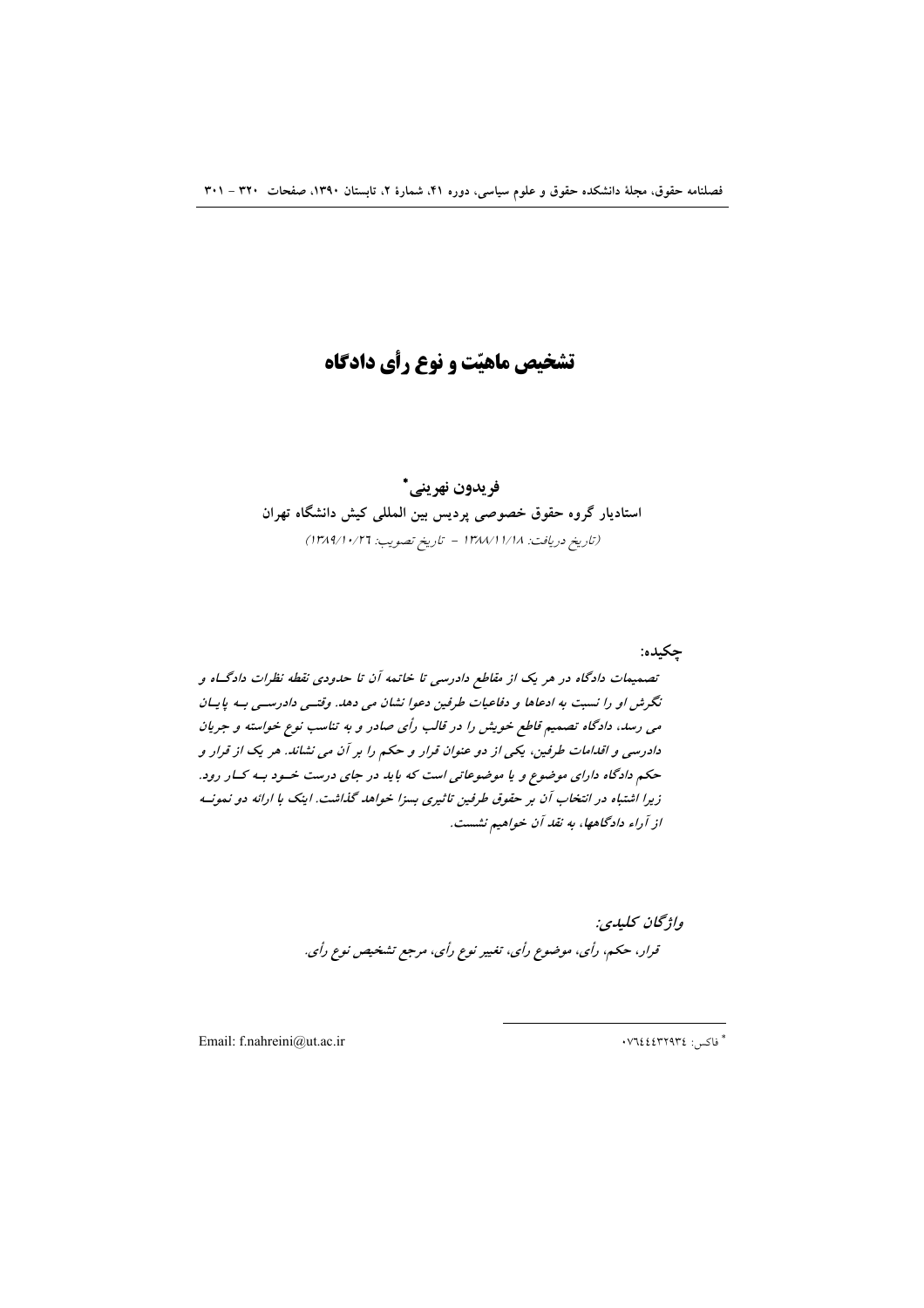#### مقدمه

رسیدگی های قضایی برحسب خواسته و دعوی خواهان همواره با این هدف انجام می شود که به صدور رأى به مفهوم عام و حکم بــه مفهــوم خــاص منجــر شــود. خواهــان از آن رو در دستگاه دادگستری تظلم می جوید که به طریق معمول و مسالمت آمیز قادر به مطالبه و وصـول حق مورد ادعای خویش از خوانده و طرف مخاصمه نیست. اقامه دعوی و تقـدیم دادخواسـت در دادگستری و مراجع قضایی از آن جهت صورت می پــذیرد کــه فرجــام و عاقبــت کــار، بــه صدور حکـم دادگــاه منتهــی شــود. خواهــان در غیرمــوارد اســتثنایی ماننــد ترتیبــات تــأمینی و موقتی(Temporary and security orders)، هیچگاه در یی بدست آوردن قـرار دادگـاه نیـست. او دعوی خویش را با این هدف اقامه و تعقیب میکند که حق خود را بر مسند اثبـات نـشانده و موفق به تحصیل حکم از دادگاه شود. با این ترتیب باید صدور حکم از دادگاههـا را مطـابق بـا قاعده و اصل شمرد و صدور قرار یا هر تصمیمی را که از ماهیت حکم برخـوردار نیــست ، در موضع استثنای<sub>ی</sub> و خلاف قاعده قرار داد. اما دو عنوان قرار و حکـم کــه در قالــب واژه « رأی » جای دارند، هر یک از ماهیتی خاص و قانونی برخوردارند و درحقیقت موضوع هریک از ایــن دو تصمیم با دیگری متفاوت و از سنخی مختلف است. پس هرگاه در صدد آنـیم کـه در مقـام قضاوت و اتخاذ تصمیم، یکی از آن دو واژه را برگزینیم و رأی متخذه را به آن نام، بنامیم، باید در جای درست و قانونی آن بکار برده و برحسب موضوعی که در تصمیم خود آورده ایـم، بـه تناسب از تأسیس و واژه صحیح قانونی سود جوییم.متأسفانه در آراء محاکم، فراوان دیــده مــی شود که عناوین حکم و قرار در جای خود بکار نرفته و گاه این یک به جـای آن دیگـری مـی نشیند. این وضعیت در مورد استفاده از موضوع قرار در قالب حکم دادگاه متـداول تــر بــوده و بیشتر به چشم میخورد. برای مثال برخی دادگاهها به جای صدور قـرار رد دعـوی و یـا قـرار عدم استماع دعوی، از حکم به رد دعوی یا حکم به عدم استماع استفاده میکنند کـه در جـای خود نه تنها برای اصحاب دعوی زیانبار است بلکه نظامی تازه را در رویه قضایی بنیان می نهد که هیچ نشانی از قانون و قانون مداری ندارد. گاه نیز این طریقهی ناصواب، وضعیتی عکس بـه خود میگیرد؛ یعنی به جای آنکه دادگاه عنوان حکم را بر تـصمیم خــود گــذارد، از واژه قــرار استفاده می کند. مانند جایی که دادگاه پس از رسیدگیهای لازم، حقی را بـرای خواهـان ثابـت ندانسته ولی در منطوق رای خود به صدور قـرار رد دعـوی مبـادرت مـی ورزد. ایــن رویــه را بدعتی نو ظهور باید نامید که متأسفانه برخلاف آئین درست دادرسی، حقوق اصحاب دعوی را متأثر کرده و بر آن اثباتاً یا نفیاً حسب مورد مهر موقت یا همیشگی می;زنـد. در اینجـا دو رویــه متفاوت درباره یک موضوع مشابه را میتوان از دادگاههای تجدید نظر استان تهـران دیـد کـه اینک به شرح و نقد آن خواهیم پرداخت.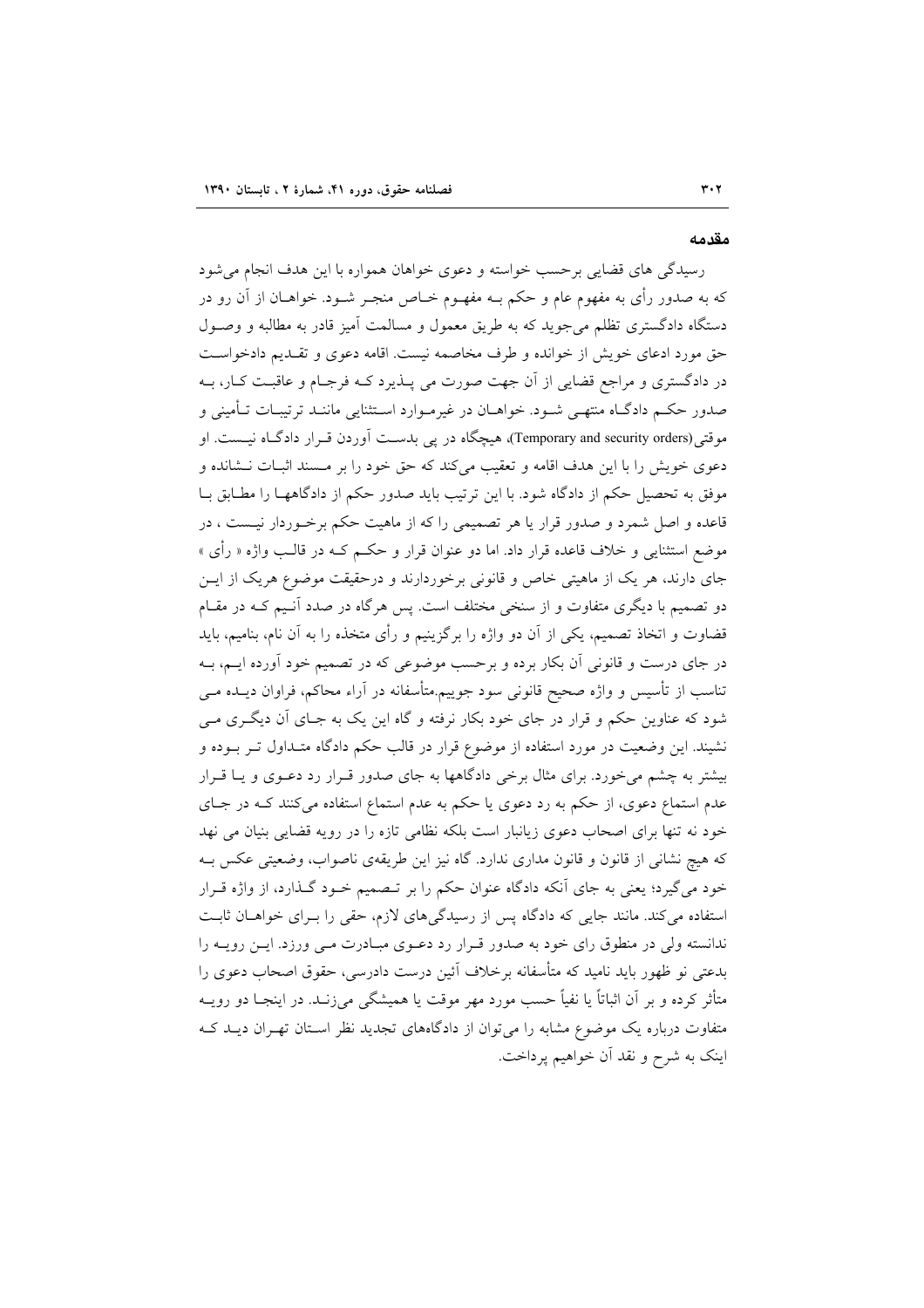## شرح دعوا و صدور رأي

۱- در پرونده اول، خوانده (مالک رسمی ملک) به موجب سند عادی، اقدام به فروش یک دستگاه آیارتمان نیمه تمام به خواهان کرده و با دریافت عمـده ثمـن معاملـه، متعهـد مـی شـود ضمن تکمیل آپارتمان مورد فروش، در تاریخ توافق شده، آپارتمانهای مستحدت در ملک را تفکیک و آپارتمان مورد نظر را با تنظم سند رسمی انتقـال بنـام خریـدار (خواهـان) بـه ثبـت برساند. پس از امضاء سند عادی مزبور طلبکاران فروشنده با در دست داشتن چک های صادره از ناحیه فروشنده مزبور، آن را از طریق مراجع قضایی و ثبتی به اجـراء گذاشـته و کـل پــلاک ثبتی را به نفع خود به قیـد توقیـف و بازداشـت در مـیآورنـد. خریـدار یـاد شـده بـا تقـدیم دادخواستی به طرفیت فروشنده مزبور اقامه دعوی کرده و دادگاه بدوی بـدین شـرح بـه اتخـاذ تصميم مبادرت كرد: "... نظر به آنكه بموجب گزارش ... ثبت منطقـه پـلاک مـورد دعـوى ١٢ فقره بازداشتی در مراجع مختلف دارد مفاد ابرازی عادی بوده توجهاً به ماده ٥٦ قــانون اجــرای احکام نقل و انتقال نسبت به مال توقیف شده باطل میباشد. علیهذا دادگاه حکم بـه رد دعـوی صادر و اعلام مي نمايد... ."`

از رأى بالا تجديد نظر خواهي شده و دادگاه تجديد نظر اسـتان تهـران، رأى تجديــد نظـر خواسته را مستنداً به قسمت اخیر ماده ۳۵۸ قانون آیین دادرسی مدنی عیناً تأیید کرد.''<sup>۲</sup>

۲– پرونده دوم که ناظر بر همان پلاک ثبتی مقرر در پرونده اول (بالا) است از سوی یکسی دیگر از خریداران علیه همان مالک رسـمی و خریــدار از مالـک مزبـور مطـرح شــد. در واقــع خواهان، خریدار دوم محسوب و با خرید آپارتمان از خریدار اول، علیـه دو نفـر یعنـی مالـک رسمی ملک و فروشنده آن به خود، اقامه دعوی کرد. همان دادگاه نیز با این استدلال که دعوی متوجه خریدار اول نیست و مورد دعوی دوازده مورد بازداشتی داشته و براب ماده ٥٦ قبانون اجرای احکام مدنی نیز هرگونه نقل و انتقال اعم از قطعی و شـرطی و رهنـی نـسبت بـه مـال توقیف شده باطل و بلا اثر میباشد، حکـم بــه رد دعــوی صــادر و اعــلام کــرد.<sup>۳</sup> از رأی فــوق تجدید نظر خواهی بعمل آمد و دادگاه تجدید نظر با استناد بـه بنــد ٤ مــاده ٨٤ و مــواد ٨٩ و ۳۵۱ قانون آئین دادرسی مدنی، رأی تجدید نظر خواسته را با اصلاح حکم به رد دعوی به قرار رد دعوی تأیید نمود .<sup>٤</sup> در پرونده اول، از عنوان (حکم به رد دعوی) استفاده شده و در پرونده

۱. دادنامه شماره ۳۸۱ مورخ ۱۳۸۰/۳/۱٦ صادره از شعبه ۳۱۲ دادگاه عمومی تهران در پرونده کلاسه ۳٤/۳۱۲/۸۰.

۲. دادنامه شماره ۲۷۱٦ مورخ ۱۳۸۰/۱۰/۲۵ شعبه ۳۳ دادگاه تجدید نظر استان تهران در یرونده کلاسه ۱۳۳/۳۳/۸۰.

۳. دادنامه شماره ٤١٢ مورخ ١٣٨٠/٣/٢١ شعبه ٣١٢ دادگاه عمومي تهران در پرونده کلاسه ٢٥٢٨/٣١٢/٧٨.

٤. دادنامه شماره ١٣٩٣ مورخ ١٣٨١/٠٩/١٦ شعبه ٢٩ دادگاه تجديد نظر استان تهران در پرونده كلاسه ٦٦٤/٢٩/٨١.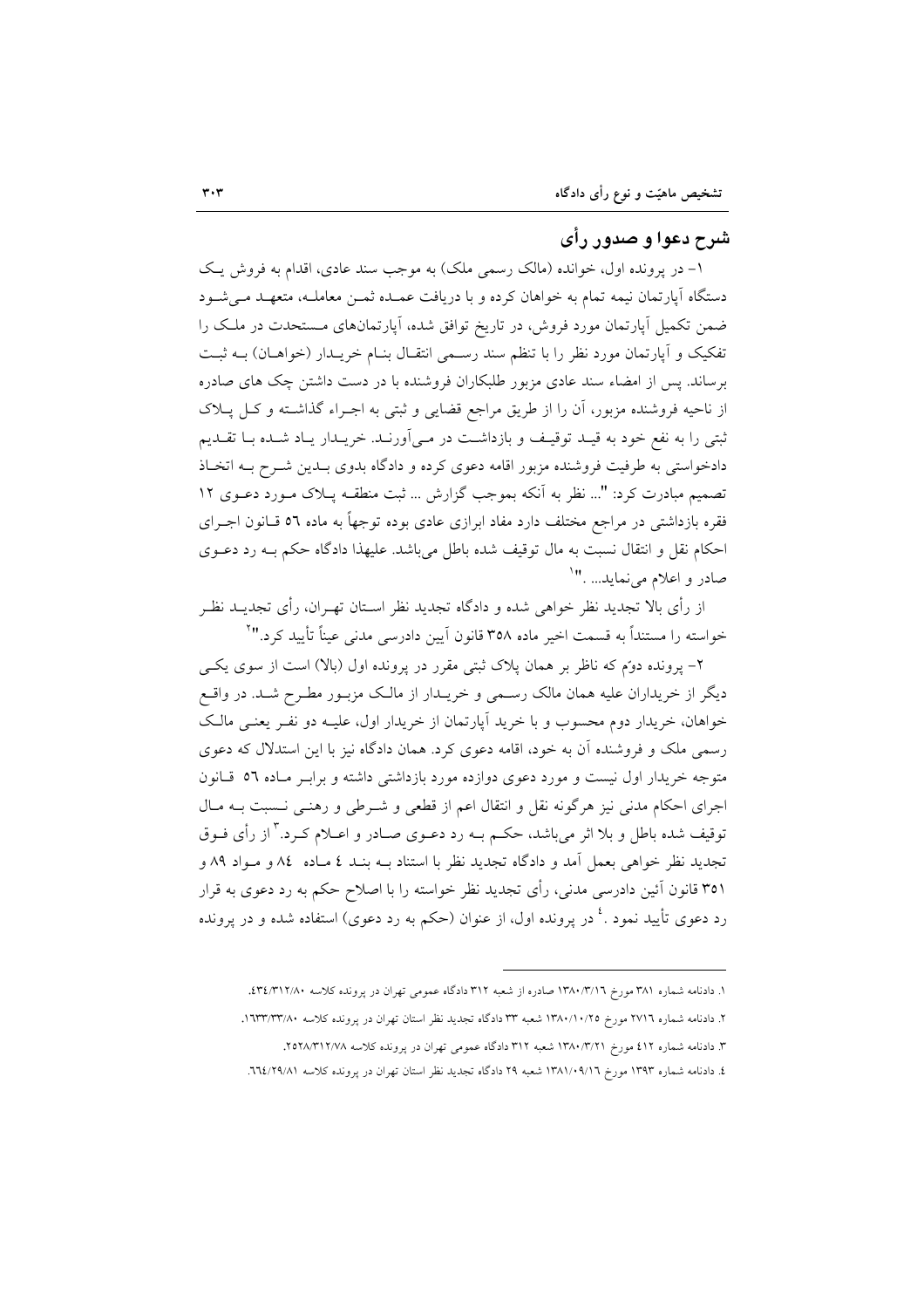دوم نیز با تغییر نوع تصمیم دادگاه بدوی، حکم به رد دعوی، اصلاح شده و به قرار رد دعــوی تغيير داده شد.

#### مبحث اول– تعريف رأى دادكاه

رأى دادگاه و نوع آن در ماده ۲۹۹ قانون آئين دادرسي مدن<sub>ى</sub> تعريف شده اسـت: «چنانچــه رأی دادگاه راجع به ماهیت دعوی و قاطع آن به طور جزیی یا کلی باشد، حکم و در غیــر ایــن صورت قرار نامیده میشود». عناصر و ارکان حکم دادگاه در این مستند آمده و بـا اجتمـاع هــر دو رکن یعنی راجع به ماهیت دعوی و قاطع بودن آن، موجب میشـود کـه تـصمیم دادگـاه را حکم بنامیم. بنابراین، هرگاه تصمیم دادگاه اثباتاً یا نفیاً راجع به ماهیت یعنی در مـورد موضـوع خواسته بوده و در عین حال قاطع آن نیز باشد به این معنی که پرونده را از دادگاه خارج سازد، به آن حکم گفته می شود. انتفاء هر یک از دو رکـن یـاد شـده، تـصمیم دادگـاه را از عنـوان و ماهیت حکم خارج خواهد ساخت. تعیین نوع تصمیمات دادگاه از این حیث که حکم است پـا قرار و یا سایر تصمیماتی نظیر دستور، تنها به عهـده دادگـاه نیـست. در تعیـین نـوع و ماهیـت تصمیم دادگاه، عوامل دیگری نیز دخالت دارند که بدون توجه به آن عوامل، نمی توان فقط بـه عنوان انتخابی دادگاه تکیه کرد و از آن تبعیت نمود. برای مثال موضوع دعوی خواهان، مــدلول جهات و مبانی استدلالی دادگاه که به اسباب موجهه حکم شهرت دارد و همچنین منطـوق رای و مآلا نام گذاری آن به موجب نصِّ قانون، از جمله آن عوامل به شمار می روند. بنابراین بـرای تشخیص و تمییز حکم باید عوامل فوق در تصمیم دادگاه جمع شوند. برخی از اسـتادان بـرای تشخیص حکم، دو عنصر دیگر نیز بر آن افزودند که عبارتند از اینکه رأی باید از دادگاه صـادر شده و دیگر آنکه در امور ترافعی باشد (شمس، ۱۳۸۱، ج ۲، ص ۲۱۲ و ۲۱۳). پذیرش این نظر باتوجــه به مستندات مغایر مشکل است.

اما تعریف و مصادیق " قرار" دادگاه را می توان از مفهوم ماده ۲۹۹ قانون یاد شـده بدسـت اَوردکه به چهار نوع تقسیم میشود: ١– گاه رأی راجع به ماهیت دعوی است بدون اینکه قاطع اّن باشد مانند قرارهای کارشناسی واستماع شهادت شهود؛ ۲– در مـواقعی رأی صـادره، قــاطع دعوی است و پرونده را از دادگاه خارج میسازد ولـی راجـع ماهیـت نیـست. ماننـد قـرار رد دعوی و قرار عدم استماع دعوی؛ ۳- گاه نیز رأی صادره از جهتی هم راجع به ماهیت است و قاطع آن، ولي قانون گذار عنوان قرار را بر آن نهاده است. مانند قرار سقوط دعوى موضـوع بنـد ج ماده۱۰۷ق.آ.د.م که در آن مورد خواهان از دعوی خود به کلی صرف نظر مـیکنـد؛ ٤ - در برخی اوقات نیز دادگاه رأیی صادر میکند که نه راجع به ماهیت دعـوی اسـت و نــه قــاطع آن بلكه به لحاظ حدوث واقعهاى حقوقى مانند فوت يا حجر احد از طرفين دعـوى، دادگـاه قـرار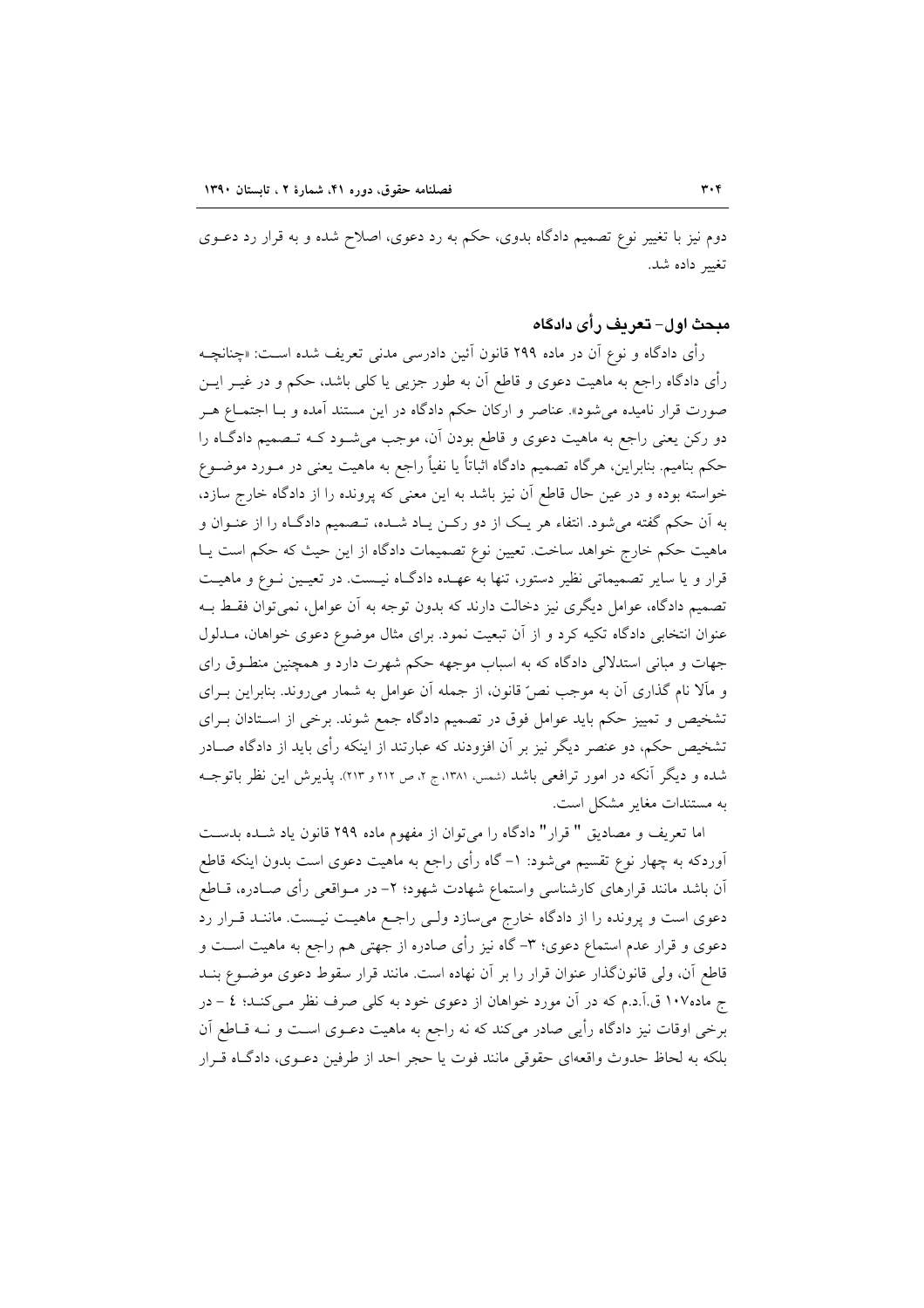توقیف دادرسی را صادر و رسیدگی را بطور موقت متوقف میسازد(ماده ۱۰۵ ق.آ.د.م) (نهرینی، ١٣٨٧، ص ٤٦ و ٤٧).

ذکراین نکته لازم است که قرارهای قاطع دعوا مانند قــرار رد دعــوا اصــولأ بــدون ورود در ماهیت دعوا صادر شده و همواره و در نتیجه در جهت رد شکلی دعوا است و به همـین علـت اثباتاً و در ماهیت دعوا، متضمن هیچ امری به نفع هیچ یک از طرفین دعوا نیست.

# مبحث دوم – موضوع حکم و قرار گفتار اول-موضوع قرار

حکم و قرار از حیث موضـوع کـاملاً بـا یکـدیگر متمـایز و متفـاوت هـستند. بـسیاری از موضوعات در قالب و عنوان قرار صـادر مـیشـود؛ ماننـد رد دادخواسـت (مـاده ١٤٠ ق. آ.د.م جديد)، ابطال دادخواست (مواد ٩٥ و ٢٥٩ و بند الف ماده ١٠٧ ق. آ.د.م)، عدم صلاحيت (ماده ٨٩ ق. آ.د. م)، امتناع از رسيدگي (ماده ٩٢ ق.آ.د.م)، رد دعوي (قسمت اخير ماده ٨٩ و با لحاظ شقوق ٣ اللي ١١ ماده ٨٤ و بند ب ماده ١٠٧ ق. آ.د. م)، عدم اهليت يكي از طرفين دعوى (بنـد د ماده ۳۳۲ همان قانون) و عدم استماع دعوی (بند ب ماده ۳۳۲ آن قانون) که مـورد اخیـر بـه زعم برخی استادان مرتبط با موضوع ماده ١٦٣ ق. اَ. د. م در مورد ایـراد عـدم اسـتماع دعـوی تصرف عدوانی به جهت سبق طرح دعوی مالکیت، است(شمس،۱۳۸۷،ج۱، ص۴۲۲و۵۸).

از جمله مواردی که میتواند به عنوان موضوع قرار، آورده شود و بر تـصمیم دادگـاه تکیــه زند، رد دعوا است. قرار رد دعوا را با لحاظ کثرت استعمال آن در مـوارد مختلـف و نـصوص قانونی که به آن اختصاص داده شده، میتوان یک قرار عمومی تلقی کرد. در واقع در مقایسه با سایر قرارها، بنظر می رسد که قرار رد دعوی عمومیت بیشتر دارد و در بسیاری از موارد قانونی، وقتی دادگاه در نظر دارد تا بدون ورود به ماهیت دعوی و یا بدون اظهار نظر راجع بـه ماهیـت آن، پرونده را از دادگاه خارج ساخته و قرار قاطع دعوی صادر کند، از عنـوان قـرار رد دعــوی استفاده می کند. از جمله درمواردی که رسیدگی به دعـوا منـوط بـه اثبـات ادعـایی باشـد کـه رسیدگی به آن ادعا در صلاحیت دادگاهی دیگر قرار دارد، رسیدگی بـه دعـوای مطروحـه تـا اتخاذ تصمیم از مرجع صلاحیت دار راجع به آن ادعا، متوقف شده و چنانچـه خواهــان ظـرف مدت یک ماه در مورد آن ادعای مربوط در دادگـاه صـالح اقامـه دعـوا نکنـد، دادگـاه قـرار رد دعواي اصلي را صادر خواهد كرد (ماده ١٩ ق.آ.د.م). افزون بر أن استرداد دعوا توسط خواهان تا قبل از تمام شدن دادرسی (بند ب ماده ۱۰۷ ق.آ.د.م) و استرداد دعوا پس از ختم مـذاکرات اصحاب دعوا با رضایت خوانده (قسمت اول بند ج ماده ۱۰۷ ق.اً.د.م) نیـز در شـمار مـواردی است که با صدور قرار رد دعوی، به رسیدگی دادگاه پایان میدهد.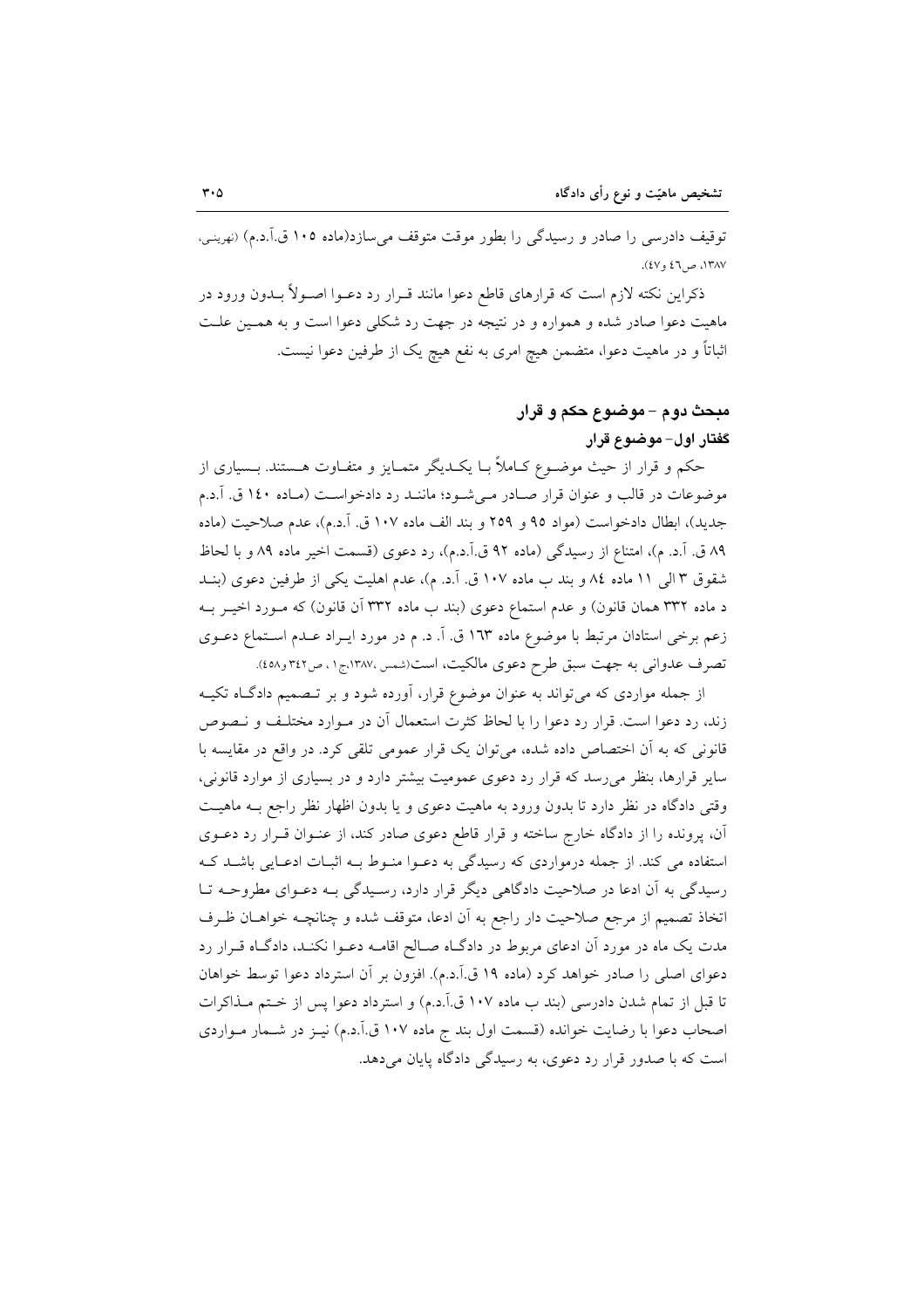مقدمه بالا حقیقتی را برای ما متجلی و روشن می سازد که " رد دعوا " موضـوعی نیـست كه بتوان آن را در قالب يك" حكم" قرار داد، بلكه اين موضـوع از مـوارد ويـــ;ه بــراي صــدور قراردادگاه است. هرگاه دادگاه در جریان رسیدگی به پرونده، با یکی از مصادیق قـانونی کــه در بالا موارد أن أمده، مواجه شد، نمي تواند تصميم خود را در رد دعوا، متصف به عنوان " حكم" کند. چه بدون رسیدگی به ماهیت دعوا و اتخاذ تصمیم در آن ماهیت، دعوی مطروحــه را بایــد با قرار رد کرد. اداره حقوقی دادگستری نیز به این نکته مهم توجـه کـرد و در نظریــه مــشورتی خود آن را اعلام داشت. ١

#### گفتار دوم – موضوع حکم

موضوع حکم با این کثرت و تنوعی که در قرارها دیده می شود، در قانون نیامـده اسـت. در واقع قرار دادگاه دارای انواعی است و از حیث نوع قرار، متنوع و متکثر است؛ ماننـد قـرار رد دعوا، عدم استماع دعوا، رد دادخواست، سقوط دعوا و ابطال دادخواست. هر یک از این قرارها نیز دارای مصادیقی است که قانونگذار، دادگاه را مجاز ساخته تا با احراز هر یک از مـصادیق و مجاری قانونی مزبور و تطبیق آن با وضعیت پرونده به انتخاب و اتخاذ آن نوع از قـرار، دسـت زده و تصمیم خود را مسمّی به آن نوع قرار سازد. این وضعیت را نمی توان در حکم دادگاه ها یافت. در واقع موضوع حکم دادگاه با آنچه که در قرارها آمده کاملاً متفـاوت و متمـایز اسـت. موضوع حکم دادگاه، نه تنها متعدد و متنوع نیست بلکه فقط دارای یک موضـوع یعنـی"حـق" است. دادگاه پس از رسیدگی ماهوی به دعوی مطروحـه و دادرسـی نـسبت بـه حـق موضـوع دعوی، حسب ادعاها و دفاعیات طرفین دعوی و ادله استنادی و ابرازی آنها و پس از اقــدامات و تحقیقاتی که عندالاقتضاء خود برای کشف حقیقت بعمل می آورد(ماده ۱۹۹ق.آ.د.م)؛ اثباتاً پــا نفياً بر ذي حقى يا بي حقى خواهان حكم مىدهد؛ خواهان در دعوى مطروحه جزئاً يــاكلاً، يــا حقی قانونی دارد یا ندارد. اگر دادگاه پس از رسیدگی ماهیتی به پرونده، حق ادعایی موضوع دعوی را دارای مبنای قانونی شناخت و تحقق آن را نیز حسب ادلـه اثبــاتی خواهــان، محـرز و ثابت دید، حکم بر ذی حقی خواهان به خواسته مورد نظر، صادر و خوانده را متقــابلاً در بــاب أن حق، محكوم خواهد كرد. اما چنانچه دادگاه مورد ادعا را واجد مبنا و منشاء قانوني نشناخت

١. نظريه مشورتي شماره ٧/١٤٤١ مورخ ١٣٧٧/٠٤/٢٩ اداره كل حقوقي وتدوين قوانين قوه قضاييه:" حكم به رد دعوى معنى ندارد. زیرا رد دعوی قرار است نه حکم، بنابر این اگر قاضی پس از رسیدگی ماهوی، دعوی را غیر موجه تشخیص دهد باید حکم به بی حقی یابطلان دعوی یا عدم ثبوت آن بدهد ولی اگر قبل از رسیدگی به ماهیت، به علت استرداد دعوی بخواهد رای بدهد باید قرار رد دعوی صادر کند" به نقل از غلامرضا شهری و ... مجموعه تنقیح شده قوانین و مقررات حقوقی جلد اول – انتشارات روزنامه رسمی کشور، چاپ اول، زمستان ١٣٨٤، ص ٢١٧.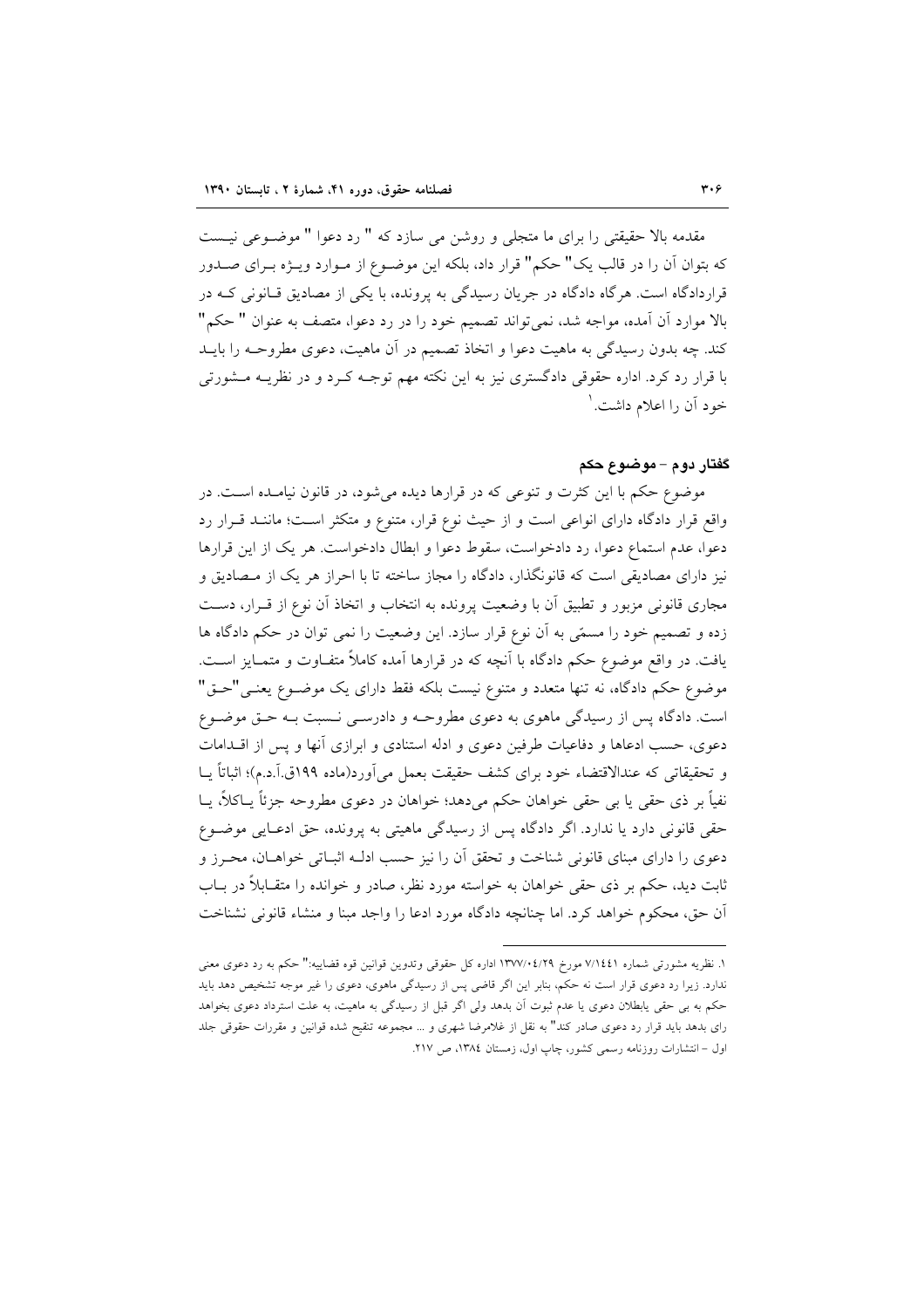و یا بر فرض دارا بودن مبنای قانونی برای مورد ادعا به عنوان یک حق، خواهان قادر بـه اثبـات آن نبود، حکم بر بي حقي خواهان صادر مي کند.

بنابراین، با توجه به اینکه " رد دعوا" جایگاهی در موضوع " حکم " دادگـاه نــدارد و ایــن موضوع در واقع و حسب مطالب پیش گفته در گفتار پیشین، تنها در قالب قرار (قرار رد دعـوا) جای گرفته و به بار می نشیند، صدور " حکم به رد دعوا" را بایــد اشــتباهی قــانونی و قــضایی خواند که دارای هیچ مبنا و قاعدهای اصولی در نظام دادرسی مدنی ایران نیست. ٰ

برخی از استادان به درستی در تشریح تصمیم دادگاه بر " رد ادعای خواهان " موضوع ماده ۳۲۳ ق.آ.د. م و تفاوت آن با تـصميم بـر " رد دعـوا" ، اينگونـه اظهـار عقيـده كردنـد: "... در هرحال می توان پذیرفت که "رد ادعا"به معنای دقیق اصطلاح، مستلزم ورود در ماهیت دعــوا و بنابراین صدورحکم است وبا رد دعوا، عدم استماع دعوا و... تفاوت بارز دارد "(شمس،١٣٨٤، ج٣، ص۰۳)."رد دعوی" به عنوان موضوع قرار دادگاه و نه حکم دادگاه، تنها یـک تئــوری صــرف و تفسیری ساده از قوانین نیست بلکه در جای جای قانون آئین دادرسـی مـدنی، مـی تـوان از آن سراغ و نشان گرفت؛ در این باره دو مستند قانونی دیگر نیز نظر بالا را بنحو مؤثری تقویت و تأييد مي كند: اولين مستند قانوني ماده ١٣٤ ق. آ. د.م جديد است كــه اشــعار مــي دارد: " رد يــا ابطال دادخواست و یا رد دعوای شخص ثالث مانع از ورود او در مرحله تجدید نظـر نخواهــد بود...". تصمیم به رد دعوی شخص ثالث که جزیی از مدلول مستند بالا را تشکیل میدهد، باز هم بدون اینکه از قاعده امر عدول نماید، بازگشتی به اصل خود دارد؛ یعنی قانونگـذار در ایــن فرض نیز نظر به رد دعوای شخص ثالث در قالب" قرار" داشته و بـر آن بـوده کـه در چنـین موردی دادگاه در مقام صدور قرار رد دعوا است و نه صدور حکـم در ماهیـت دعـوی ثالـث. چون اگر در فرض موضوع ماده ١٣٤ قانون ياد شده، دادگاه در ماهيت دعـوى و ورود ثالـث، حکم میداد، شخص ثالث نمیتوانست در مرحله تجدید نظـر، مجـدداً و از ابتـدا وارد دعــوی اصلی در رسیدگی دادگاه تجدید نظر شود. بلکه باید نـسبت بـه حکـم بـر بـی حقـی خـویش (ثالث)، تجدید نظر خواهی کند. چه با صدور حکم بر بی حقی ثالث، او دیگ شخص ثالث محسوب نمي شود تا بتواند در مرحله تجديد نظر به عنوان شخص ثالث وارد شـود. افـزون بـر آن، آوردن سایر موضـوعاتی کـه اساسـاً در قالـب قـرار صـادر مـی شـوند ماننـد رد یـا ابطـال

۱. البته قانونگذار بطور استثنایی، در دو مستند قانونی، از رأی به رد دعوا یاد کرده که علاوه بر قرار، ظهور در حکم نیز دارد. اولی قسمت اخیر ماده ۱۷٤ق.آ.د.م جدید میباشد که قانون از عبارت رأی به رد دعوای تصرف عدوانی و مزاحمت و ممانعت از حق سود برده و بنظر بالحاظ مواد ١٦٤ و ١٧٥ و ١٧٦ همان قانون كه از واژه "حكم " براى تصميم دادگاه بر رفع تصرف عدوانی و اجرای آن استفاده شده، صدور حکم به رد دعوا را نیز در این مورد استثنایی تحت شمول خود قرار میدهد. مستند دیگر نیز قسمت پایانی ماده ٥٢٠ ق.اَ.د.م جدید است که به رد دعوای مطالبه خسارت از سوی دادگاه توجه کرده و در این بخش نیز تصمیم دادگاه به رد دعوا به مقتضای موضوع و ماهیت پرونده، هم شامل قرار می شود و هم حکم.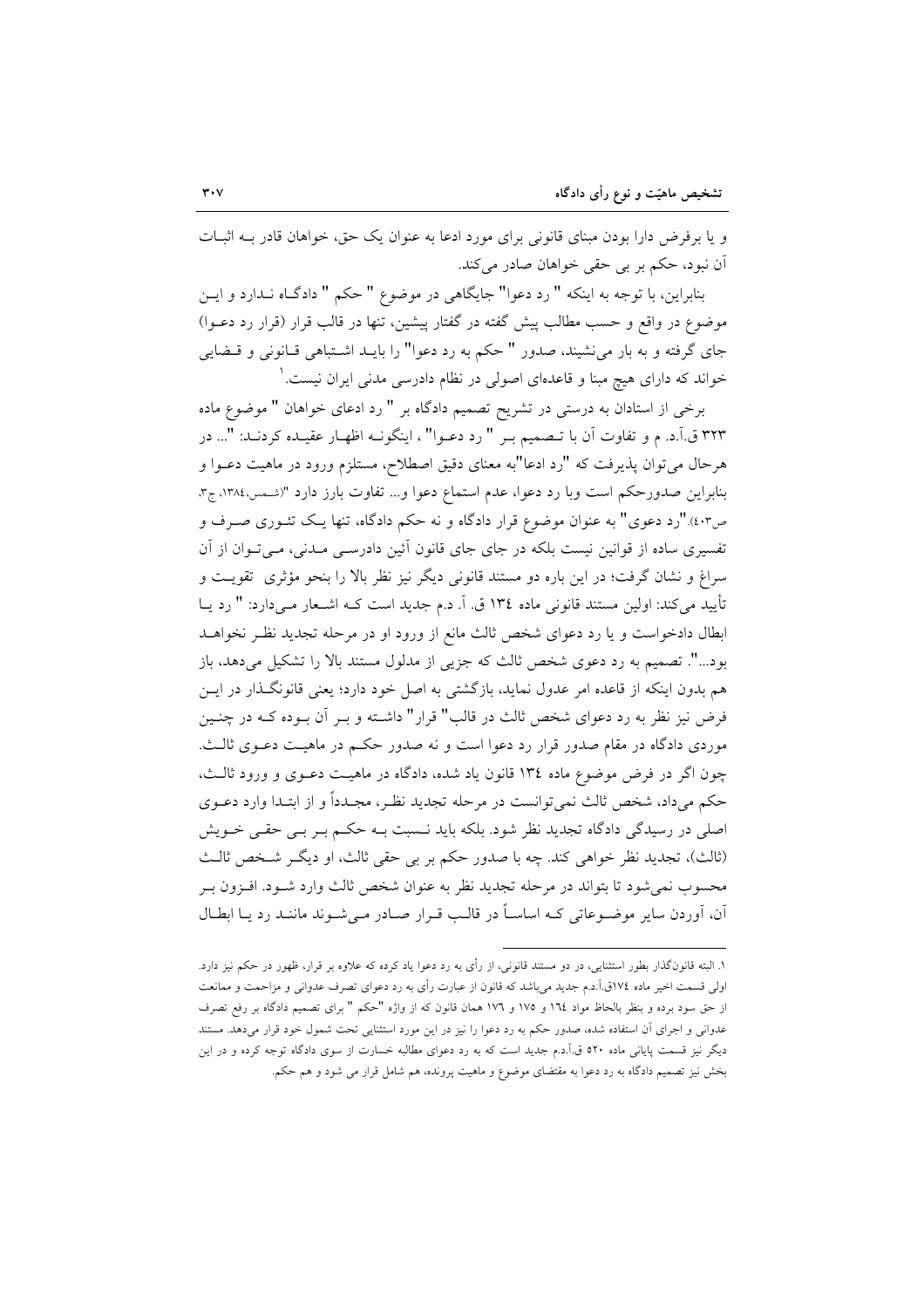دادخواست ثالث در کنار رد دعوای شخص ثالث، حکایت از این حقیقت دارد کـه موضـوعات مزبور، در گروهی همگن و هم سنج قراردارند و همه آنها با قرار، امکان صدور می یابند. '

مستند دیگر ماده ۱۲۰ ق.آ.د.م است که به بیان موضوع حکـم دادگـاه پرداختـه و "بطـلان دعوا" و " به اثبات نرسیدن حقی برای خواهان " را به عنوان موضوع حکم معرفی میکند. در واقع موضوع حکم دادگاه اصولاً حول محور حق مورد ادعای خواهان دور مبی زنید و چنانچیه خواهان نتواند حق قانونی مورد ادعای خود را به اثبات رساند و یا اینکه مورد ادعای او اساسـاً مبنای قانونی نداشته باشد و حق، تلقی نشود، دادگاه باید حکم بـر بـی حقـی او صـادر کنـد. موضوع یاد شده با این عنوان یعنی " حکم بر بی حقی" ، تصمیمی است که دادگاه در صورت وارد ندانستن ادعای خواهان یا ثابت تشخیص ندادن دعوی وی و یا اثبات نـشدن حـق مـورد ادعای خواهان و عدم احراز آن، اتخاذ کرده و تـصمیمی عمـومی و در عـین حـال واحـد در صورت وارد ندانستن ادعای خواهان یا ثابت تشخیص ندادن دعوی وی و یا اثبات نشدن حـق مورد ادعای خواهان و عدم احراز آن، اتخاذ کرده و تصمیمی عام و در عـین حـال یکـسان در تمامی مواردی است که دادگاه از حیث مـاهوی و در جهـت ذی حـق نـشناختن خواهـان در دعوی مطروحه، آن را انتخاب و اعلام می کند. موضوع دیگر " حکم " دادگاه در ببی وجهبی و بدون مبنا بودن دعوی خواهان، " حکم به بطلان دعــوی" خواهــان اســت کــه مــصاديق آن در قانون پیش بینی نشده و قانونگذار تنها عنوان آن (خواهان به موجب رای قطعـی محکـوم بـه بطلان دعوا شود) را بر منطوق و نصٌّ قانون نشانده و امکان صدور حکـم بــا موضــوع بطــلان دعوی را ممکن اعلام داشته است. ٔ و اما در جایی که دادگاه حــق موضــوع دعــوی خواهــان را محرز و ثابت تشخیص داده و با ادله اثباتی و ابرازی از سوی خواهان، تحقق آن حـق را مـورد شناسایی قرار میدهد، بر وفق خواسته و دعوی خواهـان، حکـم داده و موضـوع دعـوی را در

١. ماده ١٣٤ ق. أ.د.م جديد متضمن بيان يک قاعده بسيار مهم است و اّن اينکه هر گاه پس از ورود شـخص ثالـث در دعـواي اصلی، دعوی ثالث با قرار رد گردد و یا با هر نوع قرار دیگری مانند قرار رد دادخواست یا قـرار ابطـال دادخواسـت شـخص ثالث، پرونده و دعوی ثالث از دادگاه خارج شود، نمی توان چنین شخصی را در شمار اصحاب دعوی منجر به صـدور حکـم تلقی و به این علت از ورود او به عنوان ثالث در مرحله رسیدگی تجدید نظر از حکم مربوط به دعوی اصلی، جلوگیری کـرد. در نتیجه صدور حکم نسبت به دعوی ورود شخص ثالث موجب میشود که او در شمار اصحاب دعوی در آید و امکان ورود در مرحله تجدید نظر به عنوان ثالث، از وی سلب گردد.

۲. رای شعبه اول دیوان عالی کشور به شماره ۱۰٤۱ مورخ ۱۳۱۸/۵/۲۰: " حکـم بطـلان دعـوا در صـورتی اسـت کـه دادگـاه رسیدگی به ماهیت و مستندات نموده و سپس در صورت اقتضاء علی الاصول حکم به بطلان دعوی خواهــان صــادر نمایدنــه اینکه به لحاظ طرح سابق دعوی و مختوم شدن آن و عدم جواز تجدید و طرح ان حکم به بطلان دعوی داده شود بلکه نتیجـه این مقدمه و آن استناد صدور قرار عدم استماع دعوی و عدم تجدید آن است." به نقل از احمد متین، مجموعه رویــه قــضایی، قسمت حقوقي، چاپخانه هاشمي، ص ٢٢٥.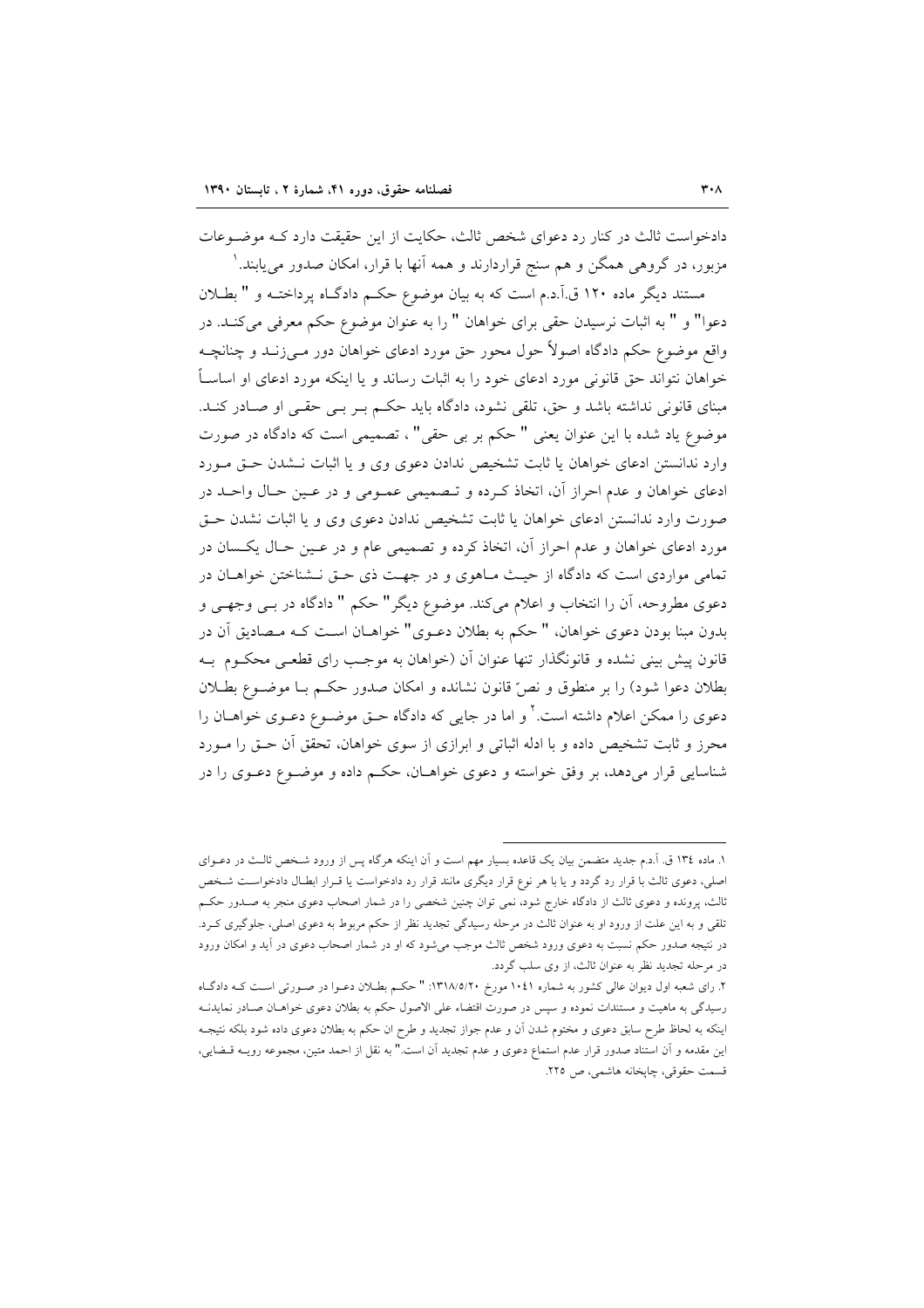قالب حکم اعلام میدارد. بطور عموم، در این موارد دادگاه حکم بر ذیحقی خواهان با موضـوع مشخص مورد خواسته، صادر و اعلام می کند.

به باور نگارنده توجه دادگاه ها به نصوص قانونی بویژه تمییز موضوع وتشخیص ماهیت و نوع آراء صادره، ارزش والایی دارد و به تصمیم دادگاه چهره منطقـی و علمـی مـیبخـشد. در حالی که نادیده گرفتن ارکان رای و تمیز ندادن عناصر حکم از قرار، گاه ضمن تـضییع حقــوق آنان، یک طرف دعوی را در نتیجه دادرسی به ناحق به زیـر کـشانده و آن دیگـری را بـر بـالا خواهد نشاند.

#### مبحث سوم–ضابطه تعيين ماهيت و نوع راى دادگاه

تعیین نوع رأی دادگاه و ماهیت آن دارای ضابطه و ملاک قانونی است. در این مورد دادگاه نمی تواند صرفاً به تشخیص خود عمل کرده و هر عنوانی را به دلخواه، بر تصمیم خویش بنهد. مهمترین رکنی که در تعیین ماهیت و نوع رای دادگاه دخالت داشته و تأثیر گذار است، قـانون است. ضابطه و ملاک مقـرر در قـانون، عنـصری بـسیار مهـم و تعیـین کننـده در نـام گـذاری تصمیمات دادگاه است. دادگاه باید در مسیری گام بـردارد کـه قـانون بـه او نـشان داده و او را راهنمایی کرده است. ضابطه قانونی از دو طریق بدست داده می شود و دادگاهها باید هر یک از دو طریق را رعایت کنند. طریق اول، انتخاب نوع رای بوسیله قانونگذار و تصریح و تکلیف بـه نام گذاری آن بوسیله دادگاه در رای صادره است. در این موارد دادگاه را گزیـری نیـست تـا از عنوان رأیی که قانونگذار برای آن تصمیم در نظر گرفته استفاده کرده و بر رأی صادره گـذارد. مانند قرار سقوط دعوا در جایی که پس از ختم مذاکرات اصـحاب دعـوا، خواهــان از دعــوای خود به كلي صرف نظر مي كند(بند ج ماده ١٠٧ ق.آ.د.م).

همچنین است در موردی که تاجر ورشکسته تمامی دیون خود را بـا متفرعـات و مخـارج مربوط می پردازد (ماده ٥٦١ قانون تجارت)، دادگاه پس از سنجش صحت مـدارک و مطابقـت آنها با قانون، باید حکم بر اعاده اعتبار تاجر ورشکسته دهد (ماده ٥٧١ قانون تجارت). در ایــن موارد عنوان و ماهیت تصمیم دادگاه را قانونگذار تعیین میکند ولی تمییز و تشخیص موضـوع قانون، از سوی دادگاه صورت می پذیرد. بنابراین، هرگIه دادگـاه مـصداق و موضـوع قـانون را احراز کرد، لاجرم باید از عنوانی که قانون در اختیار او نهاده، پیروی کند و رأساً نمــیتوانــد از عناوین دیگر مانند تصمیم یا دستور و یا قرار استفاده نماید. این تکلیف برای دادگاه و تبعیت او از نصّ قانون، هم ناظر بر عنوان رأى است و هم موضوع آن را شامل مى شود.

طریق دوم نیز ملاک و ضابطهای است که قانون در دسترس دادگـاه مـی گـذارد تـا دادرس دادگاه با بکارگیری آن عناصر وشرایط، عنوان رأی را تمییز و تشخیص داده و تـصمیم خــود را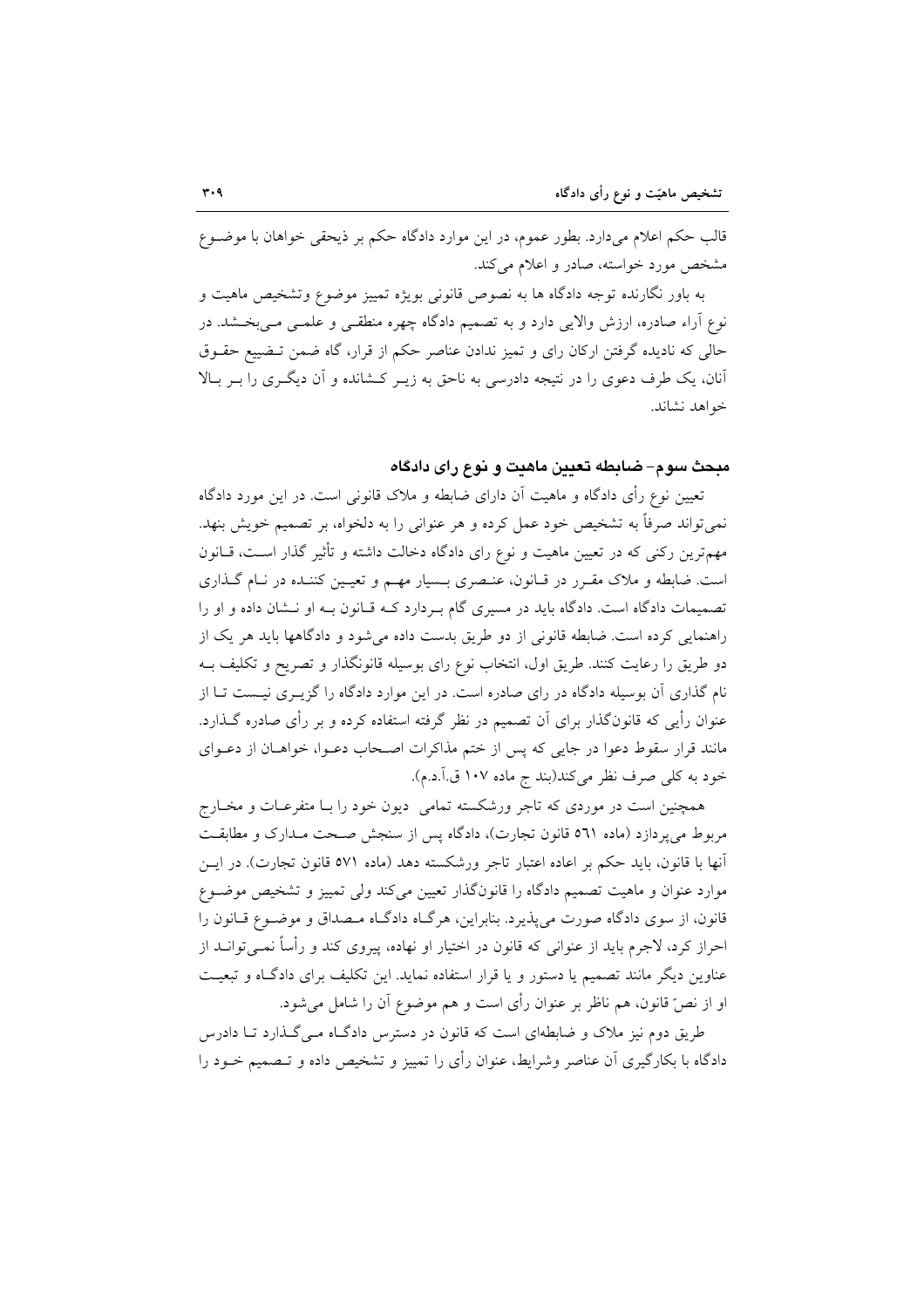با آن عنوان، نام گذاری کند؛ برای اینکه تصمیم دادگاه نام "حکم" به خود بگیرد، باید عناصر و شرايطي جمع و فراهم أيد تا بتوان تصميم دادگـاه را در نهايـت، حكـم ناميـد. ايـن عناصـر و شرايط به طور خلاصه به نوع دعوى وموضـوع خواسـته خواهـان و ادلـه اثبـاتي او، دفاعيـات خوانده، ورود و رسیدگی در ماهیت دعوی از حیث نوع و کیفیـت و جریـان دادرسـی دادگـاه، اقدامات و تحقیقات دادگاه، کفایت دادرسی و ختم آن و در نهایت احراز یـا عـدم احـراز حـق مورد ادعای خواهان به وسیله دادگاه، بر میگردد.

در پرونده دوم مورد بررسی، دادگاه تجدید نظر دعوی مطروحه را به این اعتبار که خوانـده مزبور مالکیتی (رسمی) درملک مزبور نداشته متوجه وی ندانسته و در نتیجه با همین استدلال نیز با تغییر حکم رد دعوا به قرار رد دعوا، رای تجدید نظر خواسته را اصلاح ومآلاً آن را تأیید كرد،كه به نظر، استدلالي ناموجه و بدعتي نادرست در نظام اقامه دعوا و دادرسي است؛ چــون ید مالکانه و حقوق عینی خواهان بر آپارتمان مورد خریداری، ناشبی از معامله و تملیکی است که از سوی خریدار اول به وی انجام شده و مادام که خواهـان نتوانـد انتقـال مـورد معاملـه از مالک رسمی به خریدار اول و همچنین انتقال قانونی از خریـدار اول بــه خــود را اثبــات کنــد، امکان طرفیت قراردادن مالک رسمی در چنین دعوایی و الزام او به تنظیم سـند رسـمی انتقـال متعذر خواهد بود؛ برای امکان استماع و توجه دعوا به مالک رسمی، خواهان باید دعوی را بـه طرفيت هر دوشخص (مالک رسمي و خريدار اول) اقامه کند(نهريني،١٣٨٧مي ١٧٥و١٧٦).

#### مبحث چهارم– ممیز و تشخیص دهندهی نوع رأی

ضابطه قانونی که به شرح مبحث قبل بیان شد، خود به خود به مرحلـه عمـل در نمـی اَیــد بلکه نیاز به مُشخِص و ممیزی دارد که این ضـوابط قـانونی را تمیـز داده و بـر پرونـده تحـت رسیدگی و رای صادره، منطبق سازد. این ممیز و تشخیص دهنده همان دادگاه صالح است. اگر دادگاهی راجع به موضوعی، صلاحیت صدور حکم داشته باشد، بی تردید قرارهای مـرتبط بـا آن دعوی را نیز می تواند صادر کند. نکته در خور توجه آن است که اقامه دعــوی اصــولاً بــرای دریافت و تحصیل حکم از دادگاه صورت میگیرد و خواهان همـواره بـر ایـن نظـر و اندیـشه است تا دادخواهی را برای احقاق حقوق قانونی خویش و به منظور دریافت و اخـذ حکـم از دادگاه، به انجام رساند. پس صدور قرار از دادگاه را باید تـصمیمی اسـتثنایی و خــلاف قاعــده شمرد و صدور حکم را در موضع اصـل و قاعـده نــشاند. تعیـین صـلاحیت دادگاههـا بـرای رسیدگی به دعاوی و امور محوله (مانند امور حسبی)، اساساً و اصالتاً برای صدور حکـم در آن دعاوی و امور و اتخاذ تصمیم در ماهیت آن خواستهها و درخواست ها است. تعیین صـلاحیت ذاتی و نسبی بین دادگاههای دادگستری و سایر مراجع قانونی و تقسیم دعاوی و امور میان آنان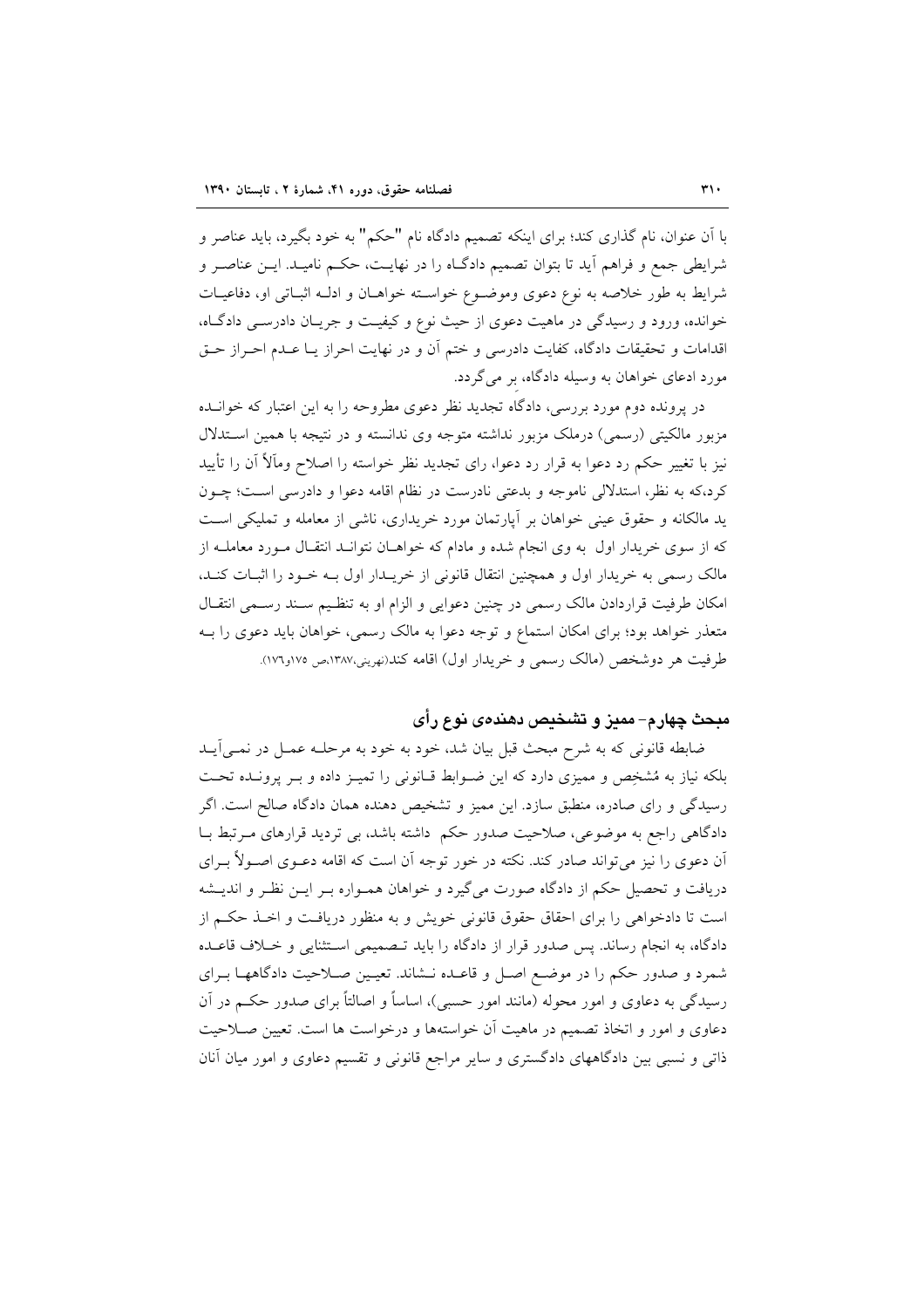جهت رسیدگی، تنها برای آن است که مراجع قضایی و قانونی مزبور، به ماهیـت آن دعــاوی و امور، رسیدگی و در نهایت حکم دهند؛ خواه حکم بر ذی حقی خواهان و متقاضی و یــا حکــم بر بی حقی او. اگر چه تصمیمی که مراجع قانونی مانند کمیسیونها و هیات های حـل اخـتلاف و شوراها پس از پایان رسیدگی خـود اتخـاذ مـیکننـد، رأی نامیـده مـیشـود و بـه اَن حکـم نمی گویند ولی به هر رو چون در ماهیت امر انجام میشود و قـاطع آن دعـوا یـا امـور مـورد رسیدگی است، به مفهوم حکم بیشتر نزدیک است(قسمت اخیر مواد ۱ و ۱۰ ق.آ.د.م).

از سویی دیگر، انتخاب عنوان وماهیت تصمیم دادگاه حسب همـان صـلاحیتی کـه قـانون برای آن مرجع قضایی در نظر گرفته، بر عهده خود دادگاه است. اما این انتخاب و نـام گــذاری رأى بايد با لحاظ ضوابط قانوني صورت يذيرد. انتخاب عنوان راي بـراي دادگــاه، در حقيقــت جزیی از صلاحیت دادگاههاست و او است که باید تعیین کند، تصمیم وی، حکم است یا قرار. بنابراین، دادگاه تجدید نظر و دیوان عالی کشور در مقام رسیدگی تجدیـد نظـر و یـا رسـیدگی فرجامي، نميتوانند بدون ملاحظه نوع تصميم دادگاه تالي، وتعبير و تغيير صـحيح آن بــه نــوع تصمیمی که باید براساس جریان پرونده و ضوابط قانونی اتخاذ و اعلام شود، رأی تجدید نظر خواسته و یا رأی فرجامخواسته را مورد رسیدگی تجدید نظر و فرجامی قرار دهند.

در رویه قضایی نیز دیده شده که دادگاههای تجدید نظر استان در رسیدگی تجدید نظـر از رای دادگاه بدوی، نخست نظر قاضی دادگـاه را در نـوع و ماهیـت رای تجدیـد نظـر خواسـته بررسی و احراز کرده و سپس بر اساس آن انتخاب، حسب مورد به تأیید، نقض و یــا تغییــر آن رأى اقدام مى كنند. ا

١. در پروندهای دادگاه بدوی، خواسته خواهانها را غیر وارد تشخیص و به استناد مواد ٢ و ١٩٧ قانون آئین دادرسی مدنی رای به رد دعوی صادر نمود. شعبه ٤٤ دادگاه تجدید نظر استان تهران در رسیدگی تجدیـد نظـر از رای بــدوی، بموجـب دادنامــه شماره ٢٦٣-١٣٨٧/٠٨/٢٩ اين گونه تصميم گرفت: " ..... قطع نظر از اينكه واقعاً در فكـر شـخص محتـرم صـادر كننـده راى بدوی در زمان انشاء رأی چه بوده است؛ منظور او از "رای به رد دعوی" حکم به رد دعوا بوده یا قرار رد دعــوا؟ آیــا نظــر او صراحتاً امکان پذیرش تغییر خواسته در پرونده بوده یا خیر؟ واینکه مراد وی از "خواهانها" در آن قسمت که خواسته خواهانها را غیر وارد تشخیص داده چه بوده است؟ در هر حال به جهت تکیه زدن وی در مقام ریاست محتـرم دادگـاه و صـدور رای، لازم است به دادنامه تجدید نظر خواسته مستقل از آنچه که در مخیله صادر کننده بوده به عنــوان رای نگریـــسته و نزدیکتــرین معنایی که از عبارات اَن استخراج میشود و با مقررات دادرسی انطباق بیشتری دارد مد نظر قرار گیرد. از عبارات پایـانی رای تجدید نظر خواسته نزدیک ترین مفهومی که استخراج می شود و با مقررات می تواند انطباق داشته باشد این اسـت کــه دادگــاه بدوی امکان تغییر خواسته را در پرونده پذیرفته و راجع به دعوای خلع ید وقلع و قمع اظهار نظر کرده و اظهار نظر دادگاه به حکم شباهت بیشتری دارد تا قرار.

با توجه به آنچه گذشت و از آنجایی که به دستور ماده ۹۸ قانون آیین دادرسی دادگاه های عمومی و انقلاب در امور مــدنی تغییر خواسته تا پیش از جلسه اول و آن هم در صورتی که با دعوای طرح شده مربوط بــوده و منــشاء واحــدی داشــته باشــد قابلیت پذیرش دارد و به شرحی که در پرونده مرحله بدوی گذشت تغییر خواسته در تـاریخی انجـام شـده کـه جلـسه اول دادرسی منقضی گردیده بوده و از طرف دیگر منشاء دعوای جدید با دعوای قبلی متفاوت است، ایـن دادگـاه حـق خواهــان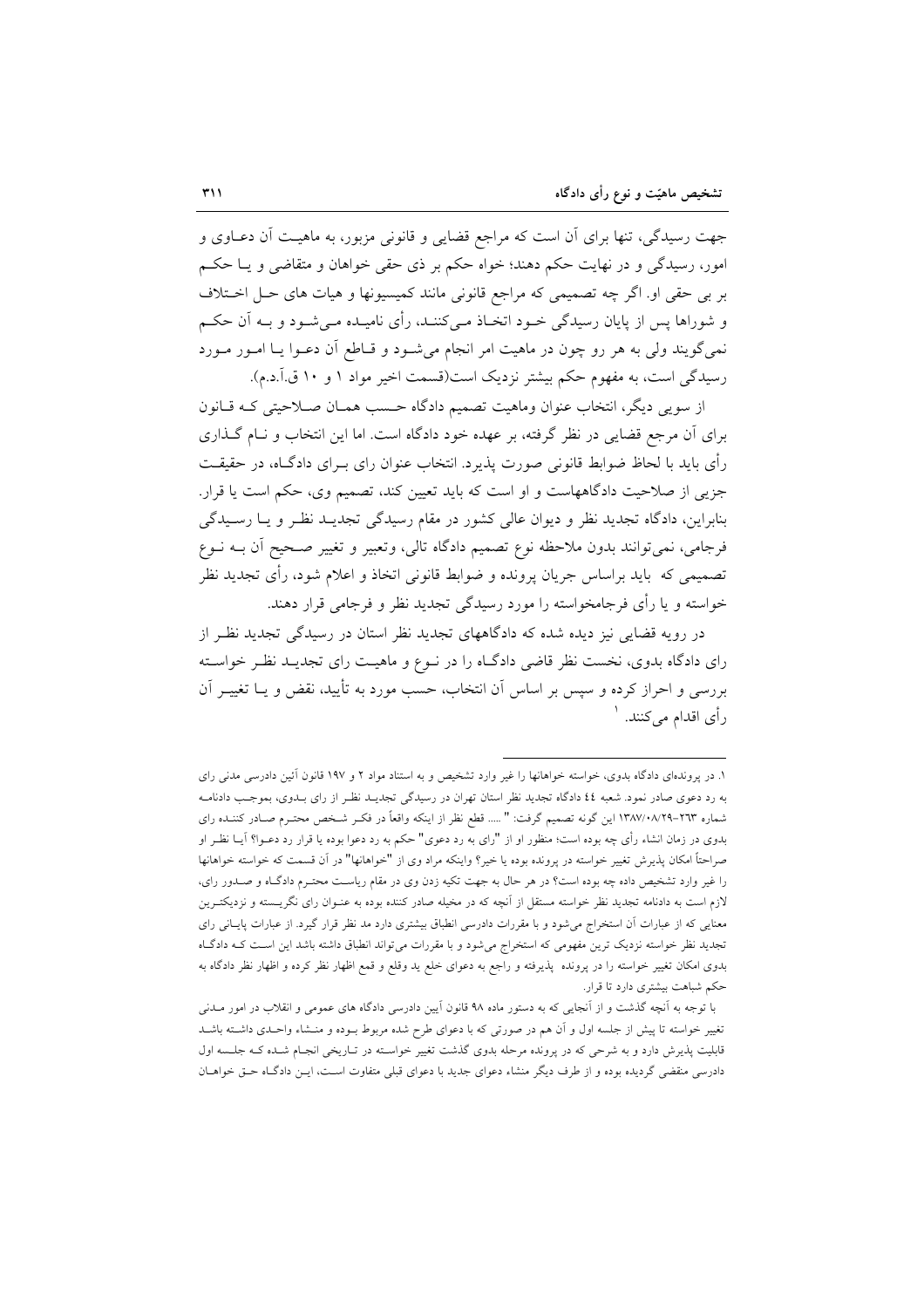## مبحث پنجم- امکان تمييز ماهيت و تغيير نوع رای در مراجع عالي قضايي

در مبحث پیشین، گفته شد که نخستین مرجعی کـه صـلاحیت تمییـز ماهیـت و نـوع رای صادره را دارد، خود دادگاه صادر کننده رأی است. اما چون مــشخص شــدن ماهیــت واقعــی و نوع رای از حیث امکان تجدید نظر خواهی و یا اتخاذ سایر طرق عادی و فوق العـاده شـکایت از آراء، عنصری تعیین کننده است، بنابر این باید بتوان این اختیـار را در تمییـز ماهیـت و نــوع رای بدوی و عندالاقتضاء تغییر أن بر اساس ضوابط قانونی، برای مراجع عـالی قـضایی ماننــد دادگاه تجدید نظر استان و دیوان عالی کشور قائل شد.

### گفتار اول – تغدیر حکم به قرار

تبدیل و تغییر نوع رأی صادره مانند تغییر حکم به قرار و یا تبدیل قرار بــه حکــم را نبایــد اصلاح رای شمرد. استدلال دادگاه تجدید نظر در پرونده دوم که تغییرحکم رد دعوا به قرار رد دعوا را مستند بـه مـاده ٣٥١ ق.آ.د.م جديـد سـاخته و آن را اصـلاح راي شـمرده، اسـتدلالي نادرست و خلاف قانون است. چه این تغییر و تبدیل، هم ماهیـت و نـوع رای را تغییـر داده و دگرگون می سازد و هم به جهت این تغییر، آثار حاکم بر رای را کاملاً عوض میکند؛ چه تغییــر ماهیت رأی و نوع آن، در واقع چهره آن را متحول کرده و حقوق طرفین را نیز متـأثر مـیکنـد. در نتیجه این تغییر را نباید اصلاح نامید. آنچه که در ماده ۳۵۱ ق.آ.د.م آمـده، صـرفاً اشـتباهات سهوی و از قلم افتادگی است و تغییر نوع رای دادگاه بدوی به نوع دیگری از رای قانونی، یک اصلاح ساده محسوب نمیشود بلکه تغییری ماهوی است. چه تغییر نــوع رأی بــه اســاس رای لطمه وارد میکند و بنابراین نمیتوان آن را صرفاً تصحیح یا اصلاح رای محسوب کرد(مـادتین ٣٠٩ و ٤٠٢ ق.آ.د.م جديد و تبصره ٤ ماده ٢٢ ق.ت.د.ع.و.ا اصلاحي مورخ ١٣٨١/٠٧/٢٨).

صدر ماده ٤٠٣ ق.آ.د.م اگر چه راجع بـه اصـلاح راي فرجامخواسـته، تـدوين شـده ولـي قسمت میانی و اخیر آن اساساً ارتباطی با اصلاح رای ندارد. قسمت میانی ماده ٤٠٣ قـانون يـاد شده می گوید:"... همچنین اگر رای دادگاه به صورت حکم صادر شود ولی از حیث استدلال و نتیجه منطبق با قرار بوده و متضمن اشکال دیگری نباشد، دیوان عالمی کشور آن را قرار تلقـی و تأبيد مي نمايد و ...".

دعوای اصلی (تحدیدنظر خواه) را برای تغییر خواسته منتفی دانسته و در مورد رای به رد دعوی که مورد تجدید نظر خـواهی قرار گرفته و از آن به حکم به رد دعوای خلع ید وقلع و قمع بنا تعبیر میشود با استفاده از ماده ۳۵۸ قانون مذکور حکم مورد استنباط نقض و قرار رد دعوای بدوی تجدید نظر خواه صادر و اعلام میشود. این رای قطعی است. "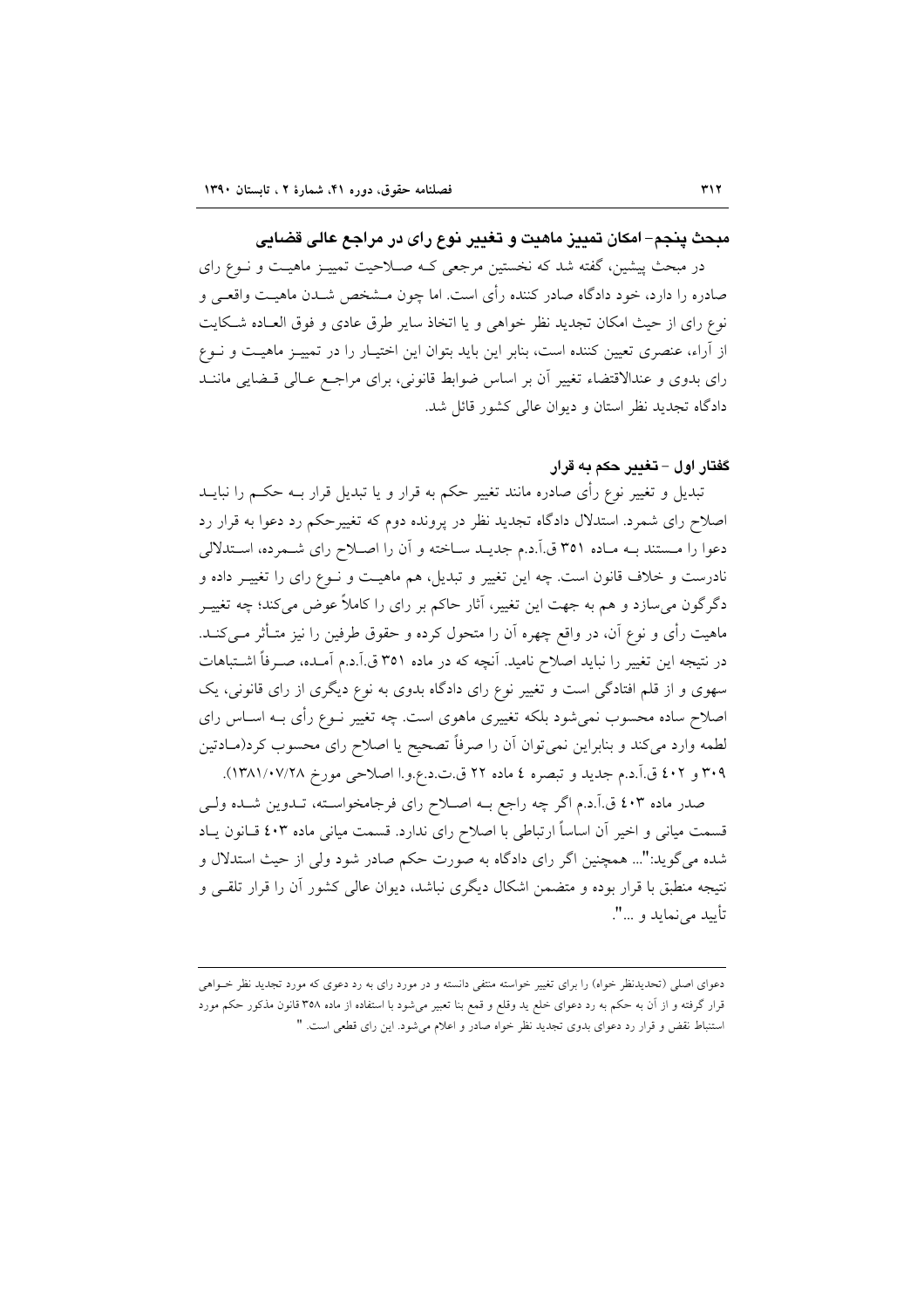بی تردید این بخش از ماده ٤٠٣ ق.آ.د.م را نیز باید ناظر به وضعیتی دانست که این تغییر و تبدیل به اساس رای لطمه و خللی وارد نکند. بر همـین اسـاس بـه موجـب رأی دیــوان عــالی کشور نیز اعلام شده تشخیص نهایی اینکه رای دادگاه بدوی، حکم است یـا قـرار، بـا دادگـاه بالاتر است. ٰ این مطلب نشان میدهد که دادگاه عالی می توانــد در ماهیــت و نــوع رای دادگــاه بدوی ممیزی کرده و نوع آن را تعیین و سپس بر آن اساس، رسیدگی تجدید نظـر و پژوهـشی را به انجام رساند. فرجام و عاقبت تعیین نوع رای را باید در دادگاه عالی یا دیوان عالی کشور دید.' در تبدیل حکم به قرار، دیوان عالی کشور به این ترتیب عمل میکند: در فرجامخواهی از حکم به رد دعوی صادره از دادگاه تالی، اگر تصمیم مزبور از حیث استدلال و نتیجه با قرار رد دعوا تطبیق کند، دیوان عالی کشور حکم را به قرار تبـدیل و آن را تأییـد مـینمایـد(مـاده۲۰۲ ق آ.د.م). ولي چنانچه دادگاه پس از رسيدگي ماهيتي، حكم دهــد ولــي ايــن حكــم از جهــت استدلال و نتيجه منطبق با قرار (رد دعوا به علت عدم توجه دعوا به خوانده) باشد، ديوان آن را به قرار تغییر داده و ابرام میکند (مـواد ۳۹٦ و۶۰۳ ق.آ.د.م). هـر گـاه دادگـاه بـه جهـت عـدم ذینفعی خواهان به جای قرار، حکم به رد دعوا دهد، دیـوان در صـورت احـراز ذی نفعـی، بـا تبدیل حکم به قرار رد دعوا، آن را نقض و پرونده را به دادگاه تالی اعاده تـا در ماهیـت دعــوا وارد شده و رای مقتضی دهد(بند ب ماده ٤٠٥ ق.آ.د.م).

همچنین این استدلال در رای دادگاه انتظامی قضات که اعلام داشته: تشخیص محکمـه بـه اینکه رایی که خود داده حکم است یا قرار، دارای اثر قانونی نیست ۳، اگر نــاظر بــر بیــان ایــن

١. حكم تمييزي شماره ٢٠٩٣- ٤٩٤ مورخ ١٣٠٨/٥/٧:" تشخيص حكم ياقرار بودن راى محكمه تالي با محكمه بالاتر است كه از راى آن شكايت شده است." به نقل از دكتر جعفر جعفرى لنگرودى، دانشنامه حقوقى جلد پنجم، انتشارات امير كبير، چاپ سوم، سال ١٣٧٥،ص ٥٣ و ٥٤ – ش ٢.

۲. نظریه مشورتی شماره ۷/٥٤٩٥ مورخ ۱۳۸۲/۷/۳ اداره کل حقوقی و تدوین قوه قضاییه: ۱۰- با استناد به وحدت ملاک ماده ۳۰ قانون آیین دادرسی دادگاه های عمومی و انقلاب در امور مدنی، در هر حال، دادگاه تالی از نظر دادگاه عالی من جمله دادگاه عمومی از دادگاه تجدیدنظر بایستی تبعیت کند. هر چند که دادگاه عالی در تشخیص خود، مرتکب خطا و اشتباهی و یا تخلفی شده باشد. ۲- همانطور که گفته شد، هر گاه دادگاه تجدیدنظر، تصمیم دادگاه بدوی را قرار تلقی کند و آن را نقض و برای رسیدگی ماهوی به دادگاه صادر کننده تصمیم، اعاده کند، دادگاه تالی حق بحث و مجادله با دادگاه عالی را ندارد». به نقل از روزنامه رسمی شماره ١٨١٤٤ مورخ ١٣٨٦/٣/٢٦.

٣. حكم شماره ١٠٢٢ مورخ ١٣١٠/١٢/٤ محكمه عالمي انتظامي قضات: " محكمه بدايت استينافا" حكم دادگاه بخش داير بر محکومیت چند نفر را به رفع مزاحمت از ملکی فسخ و قرار رسیدگی به نحوه مالکیت مدعیان را داده و قرار مزبور را حکم تلقی و آن را قابل تمیز معرفی کرده تخلف نیست. زیرا چون تشخیص محکمه تالی به این که رایی که خود داده حکم است یا قرار و اَیا قابل شکایت به محکمه بالاتر هست یا نیست، منشاء اثر قانونی نیست و امر دایر مدار عنوانی است که رأی محکمه آن را حائز است و توصیف اَن برخلاف واقع تغییری در اَن نمیدهد ، بعلاوه در معرفی مزبور نظر سویی تصور نمی شود و قطعاً از روی اشتباه بوده است. " به نقل از موسی شهیدی- موازین قضایی محکمه عالی انتظامی قضات از نظر تخلف اداری-چاپ سوم- چاپخانه علمي- ص ٨٢ و ٨٣ - ش ١٩٢.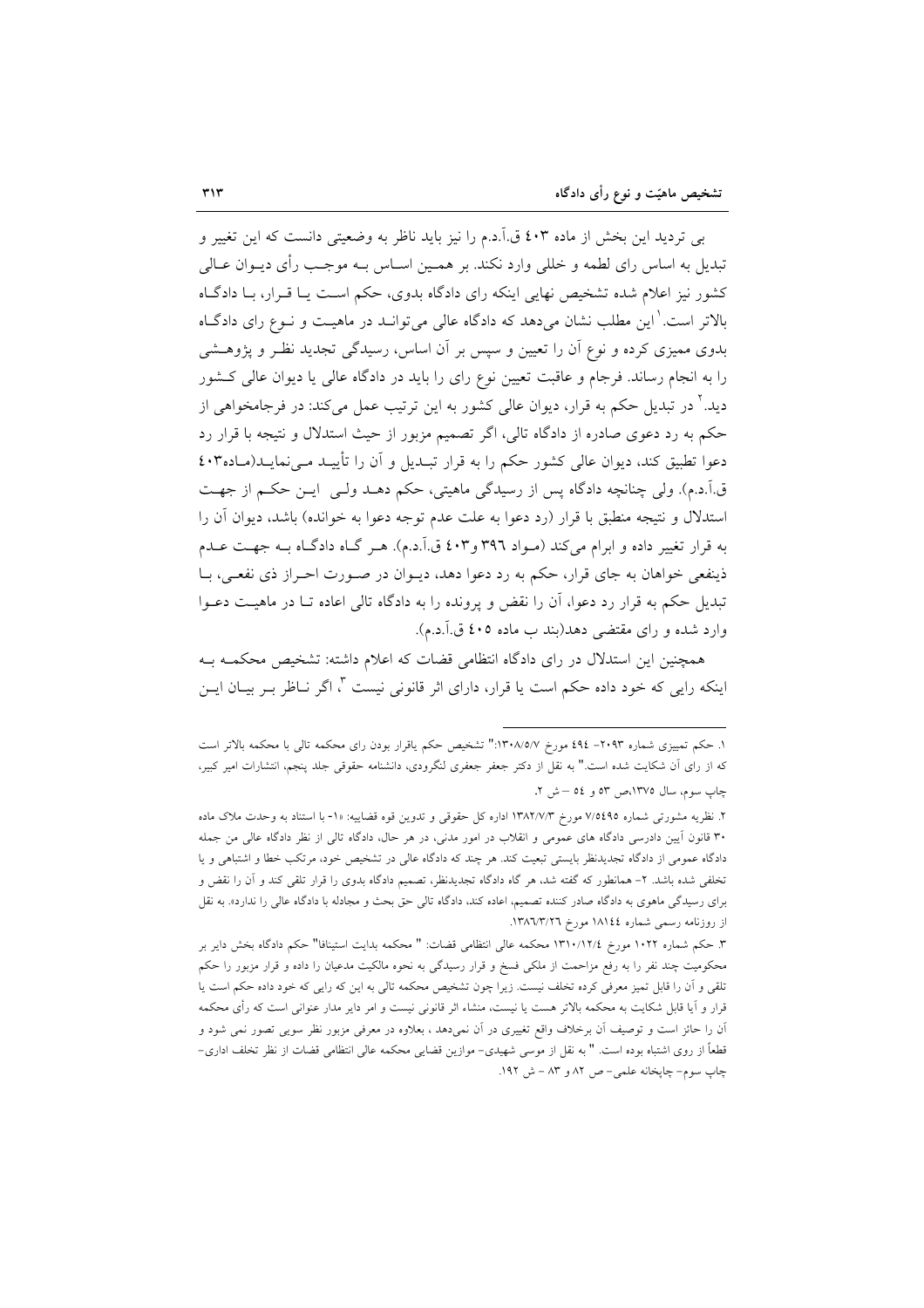تشخیص در خود رأی باشد، استدلال و نظر درستی نیست. چه همانطور که در بالا گفتــه شــد، دادگاه می تواند و باید حسب صلاحیت خویش، نوع و ماهیت رأی خود را با توجه بــه کیفیــت دادرسی، مبانی و جهات استدلالی و نتیجه رای برگزیند. اما چنانچه پس از صدور رأی، دادگــاه صادر کننده رأی بخواهد در مقام تصحیح آن، نوع و ماهیت رای را تغییر دهد، به باورنگارنــده چنین تغییری نه تنها تصحیح رأی محسوب نمیشود بلکه به جهت شمول قاعده فـراغ دادرس (ماده ۸ ق.آ.د.م ) از صلاحیت دادگاه صادر کننده رأی خارج است. بنابراین اگــر رأی انتظــامی مزبور با مفهوم اخیر انشاء شده باشد، درست است.

#### گفتار دوم – تغییر قرار به حکم

اگر دادگاه بدوی علی رغم رسیدگی ماهوی و ختم دادرسی، مبادرت به صدور قـرار کنـد. آيا دادگاه تجديد نظر يا ديوان عالي كشور مي تواند با تغيير " قرار" صادره بــه " حكــم "، رأى تجديد نظر خواسته يا فرجامخواسته را با اين تعبير كه " حكم" است، مورد رسـيدگي تجديـد نظر یا فرجامی قرار دهد؟ دیوان عالی کشور دراین مورد نیز ساکت نمانــده و در رأی تمییـزی خود به صراحت اظهار نظر کرده که هرگاه ماهیت و هسته اصلی رأی دادگاه بدوی، حکم باشد ولی دادگاه بدوی آن را قرار خطاب کرده و با عنوان " قرار" صـادر کـرده باشـد، ايـن رای بـه عنوان حکم، قابل استیناف و تجدید نظر بوده و دادگاه پژوهش یا تجدید نظر بایـد در ماهیـت رأي رسيدگي پژوهشي انجام دهد. ٰ

استدلال و نتیجه نظر دیوانعالی کشور به نظر قابل انتقاد و در بسیاری موارد حقوق اصحاب دعوی را متأثر می سازد. اصولاً تعیین عنوان رای مرتبط با ماهیت رأی است و تغییر آن در واقع ماهیت یک رأی را دگرگون کرده و اساس آن را اصولاً بهم میریزد. مفاد و ماهیت رای، علـت برای عنوان رای است. اگر آن چنانکه در مـاده ٤٠٣ ق.آ.د.م جدیــد بیــان شــده، رای دادگــاه از حيث استدلال و نتيجه منطبق با " قرار" بوده ولي دادگاه بدوي به اشتباه، نام "حكم "را بـر آن گذاشته باشد، در این موارد استثنایی صرف تغییر آن از حکم به قرار، ماهیـت رای را دگر گــون نکرده و اساس رأی را بهم نخواهد ریخت. ضمن آنکه حقوق اصحاب دعوی نیز تضییع نــشده و بر حقوق آنها اثر نامطلوبی نخواهد گذاشت. چه اشتباه دادگاه بدوی تنها به نـام گـذاری رای

۱. حکم تمییزی شماره ۰-٤- ۲۸ مورخ ۱۳۰۷/۰۱/۲۱ دیوان عالی کشور:" اگر رای محکمه لُبا" (به ضم لام و تشدید با و تنوین آخر) حکم باشد ولواینکه به عنوان قرار صادر شده باشد قابل استیناف بوده و دادگاه پژوهش باید در ماهیت رسیدگی کند." به نقل از دکتر محمد جعفر جعفری لنگرودی، دانشنامه حقوقی، جلد پنجم، چاپ سوم، سال ۱۳۷۵، ص ۵۳ و٥٤، ش ۲.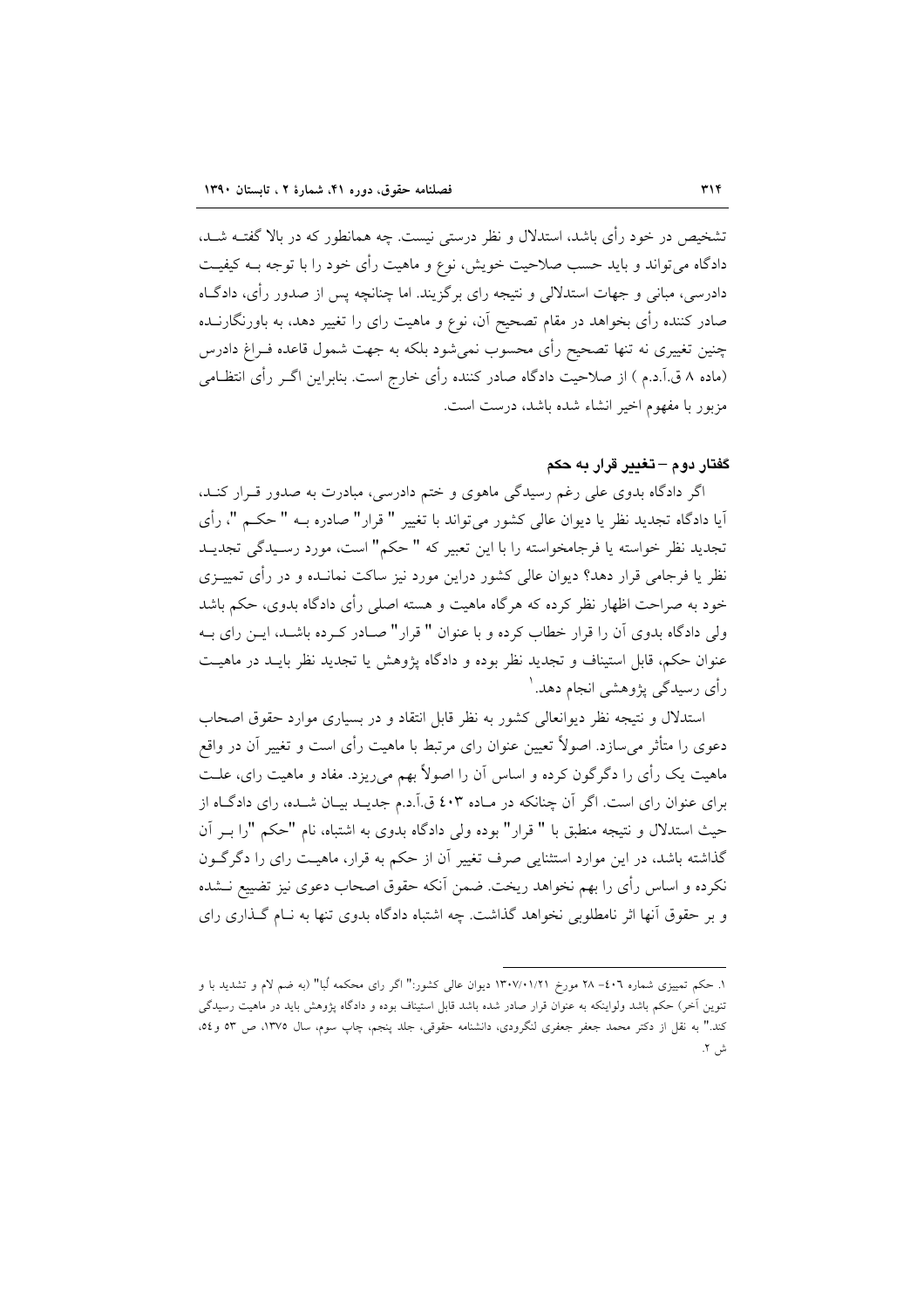صادره بر می گردد بدون اینکه اساس رأی را از حیث اسـتدلال و نتیجـه منقلـــــ ســازد. امــا در مواردي كه دادگاه بدوي، بر عنوان رأي خود، نام "قرار" مي نهد، تغيير آن بــه حكــم در مرحلــه رسیدگی تجدیدنظر یا دیوان عالی کشور، حقوق و وضعیت طرفین را در مرحلـه عـالی کـاملاً تغییر میدهد. بنظر در چنین مواردی دادگاه تجدید نظراستان یا شعبه دیوان عالی کشور حسب مورد در رسیدگی تجدید نظر یا فرجامی خود، باید رای صادره را به این علت که رای صـادره در ماهيت خود،"حكم" است و نه "قرار" ، آن را نقض كرده و با اعاده پرونده به دادگاه تـالى، تغییر آن را وفق قانون از آن دادگاه (تالی) بخواهد. به نظر مـیرسـد قانونگـذار در مـاده ٤٠٣ ق.آ.د.م در مقام بیان بوده و عکس وضعیت مقرر در آن ماده را به علت صلاحیت دیــوان عــالـی کشور در رسیدگی شکلی و عدم امکان صدور حکم در آن مرجع، به هیچ وجه نمیپــذیرد. بــه واقع هرگاه دادگاه تالی در منطوق رای صادره، آن را قرار بنامد، اعم از اینکه از قرار رد دعوا یا قرار عدم استماع یا حتی به اشتباه از عناوین قرار بر بی حقی یا بطلان دعـوا (کـه موضـوع بـی حقی و بطلان دعوا فقط برای حکم است و نه قرار)، استفاده کند، مرجـع عـالی یعنـی دادگـاه تجدید نظر استان یا دیوان عالی کشور نمی تواند آن قرار را "حکم" تلقی و با تغییر قرار دادگاه به حکم دادگاه، آن را پس از رسیدگی تجدیدنظر یا فرجامی حسب مـورد تائیـد و یـا نقـض نماید. حتی اگر قرار صادره از دادگاه بدوی از حیث استدلال و نتیجه منطبـق بـا حکـم باشـد، مرجع عالی نمی تواند رای تجدید نظر خواسـته را حکـم تلقـی و مـاَلاً اَن را تأییــد کنــد. چــه قرارهای قاطع دعوا اساساً و در تمامی موارد از حیث نتیجه، متضمن رد شکلی دعوی خواهــان مانند قرار رد دعوا، عدم استماع دعوا و رد دادخواست است و چنانچه دادگاه تجدیـد نظـر یـا دیوانعالی کشور بتواند راساً عنوان رأی را از قرار به حکم تبدیل و سپس با تعبیر جدیــد یعنــی در باب حکم بر بي حقي و يا حتى حکـم بـر رد دعـوا يـاحکم بـر عـدم اسـتماع دعـوا، وارد رسیدگی به آن شود و آن را تأیید نماید، در واقع رایی قطعی و یا نهـایی صــادر شــده کــه هــم راجع به ماهیت دعوا است و هم قاطع آن. با این ترتیب خواسـته و دعـوای چنـین خواهــانی مشمول اعتبار امر مختومه شده و او دیگر امکان تجدید مطلع آن را نخواهد داشت.

اگر چه مدلول قسمت میانی مـاده ٤٠٣ ق.اَ.د.م جدیــد از حیــث تغییــر حکــم بــه قــرار در مواردی که رای دادگاه از حیث استدلال و نتیجه منطبق با قرار است، در صلاحیت دیوان عـالی کشور به عنوان مرجع رسیدگی فرجامی قرار گرفته، ولی سکوت قانون و عدم پیش بینـی ایـن نصِّ در مبحث مربوط به مرحله رسیدگی تجدید نظر، مانع از آن نیست که دادگاه تجدید نظـر استان بتواند به ترتیب فوق عمل کند. چه انجام ایـن عمـل و تغییـر از منظـر و بُعـد رسـیدگی ماهیتی در دادگاه تجدید نظر استان، امکان دارد. چون وقتی این اختیار و صلاحیت برای دیوان عالی کشور متصور و ممکن است (ماده ٤٠٣ ق. آ.د.م جدید)، پس به طریق اولـی بایــد چنــین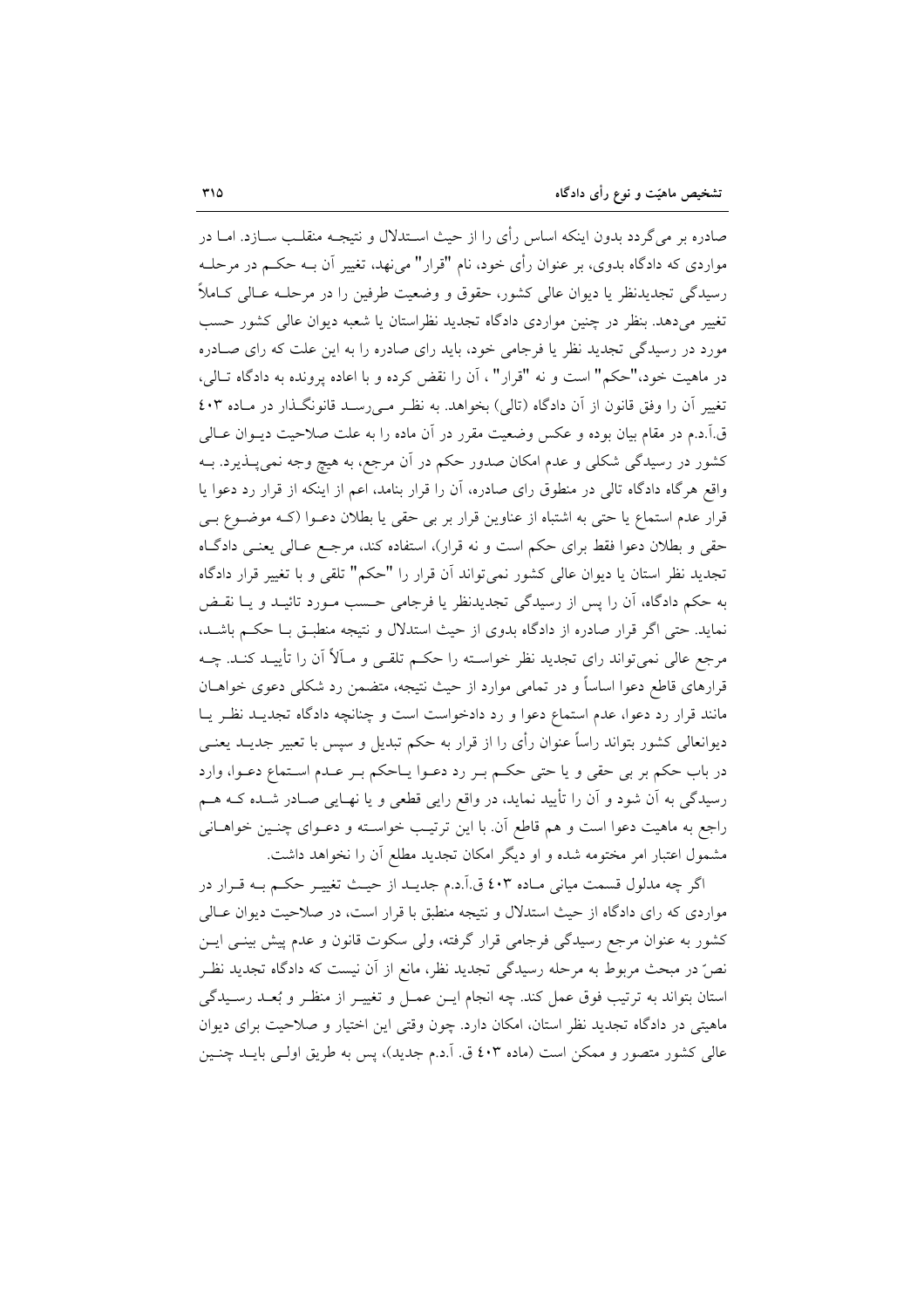تغییری را صرفاً از نقطه نظر تغییر حکم به قرار، تحت صلاحیت دادگاه تجدید نظر اسـتان کـه رسیدگی ماهوی به رای تجدید نظر خواسته میکند، دانست. رسیدگی شکلی آنچنانکه در مـاده ٣٦٦ به بعد ق.اَ.د.م در باب اَراى قابل فرجام اَمده، همان رسيدگي قـانوني از حيـث تـشخيص انطباق یا عدم انطباق رای مورد درخواست فرجامی با موازین شرعی و مقررات قانونی است و بنابر این رسیدگی ماهوی را اصولاً شامل نمی شود(به استثناء موضوع بنـد ٥ مـاده ٣٧١ و مـاده ۳۷۵ ق.آ.د.م). اما رسیدگی ماهوی اعم از رسیدگی ماهوی به مفهوم خاص و رسیدگی شکلی است. جهات تجدید نظر به شرح مقرر در ماده ۳٤٨ ق.آ.د.م جدید عمـدتاً نـاظر بـر رسـیدگی شکلی و قانونی دادگاه تجدید نظر استان است. بنابراین وقتبی بـه موجب مـاده ۲۰ ق.ت.د.ع.ا مصوب سال ۱۳۷۳ و ماده ۳۵٦ ق.اً.د.م جدید گفته می شود که دادگـاه تجدیـد نظـر اسـتان در مقام رسیدگی تجدید نظر، رسیدگی ماهوی میکند، این عبارت قانونی به این مفهوم نیست ک صلاحیت رسیدگی شکلی به پرونده را ندارد. بلکه رسیدگی شکلی در تمامی مراحل دادرسبی اعم ازمرحله بدوی در دادگاه عمومی، مرحله تجدید نظردر دادگاه تجدید نظراستان و مرحلـه فرجامی در دیوانعالی کشور، جزیی مهم از وظایف تمامی این مراجع قضایی است (بند ٤ مـاده ۲۹٦، بندهای (ب)، (د)و( ه) ماده ۳٤۸ و ماده ۳۲٦ و بنــدهای ۱ و۲ و ۳ و ٤ مــاده ۳۷۱ ق.آ.د. م).

تردید نباید کرد که نظیر آنچه که در مورد دیوان عالی کشور در باب قسمت میـانی مـاده ٤٠٣ ق.آ.د.م گفته شد، عكس عبارت مزبور براي دادگاه تجديد نظر استان نيـز ممكـن نيـست؛ یعنی اگر رای دادگاه بدوی به صورت قرار صادر شود ولی از حیث استدلال و نتیجه منطبق بـا حکم باشد، دادگاه تجدید نظر استان نیز نمی تواند اَن را حکم تلقی و سـیس بـه عنـوان حکـم تجدید نظر خواسته، آن را تأیید یا نقض کند. بلکه بایــد پــس از نقــض رای مزبــور بــه جهــت اقتضای صدور حکم، پرونده را برای صدور رای مقتضی و قانونی به دادگاه بدوی اعـاده کنـد. این ترتیب اگر چه با ظاهر ماده ۳۵۸ ق.آ.د.م جدید همخوانی ندارد ولی به هـر رو بــه منظـور حفظ حقوق خواهان که با تغییر قرار رد دعوا به حکم، دعوی وی مشمول اعتبـار امـر مختــوم قرار ً میگیرد، دادگاه تجدید نظر باید پس از نقض رأی تجدیــد نظـر خواسـته، پرونــده را بــه دادگاه بدوی اعاده تا آن مرجع پس از رسیدگی لازم، حکم مقتضی صادر و این حکــم پــس از تجدید نظر خواهی مورد بررسی و رسیدگی تجدیدنظر در دادگاه تجدید نظر استان واقع شود.

#### گفتار سوم – اثر تغییر ماهیت رأی در مراجع عالی قضایی

تغییر ماهیت و نوع رأی در مراجع عالی قضایی، بــی شــک در وضــعیت اصــحاب دعــوا و رسیدگیهای بعدی تأثیر خواهد گذاشت. نکته مهم که نباید از آن چشم پوشید و در بالا نیز به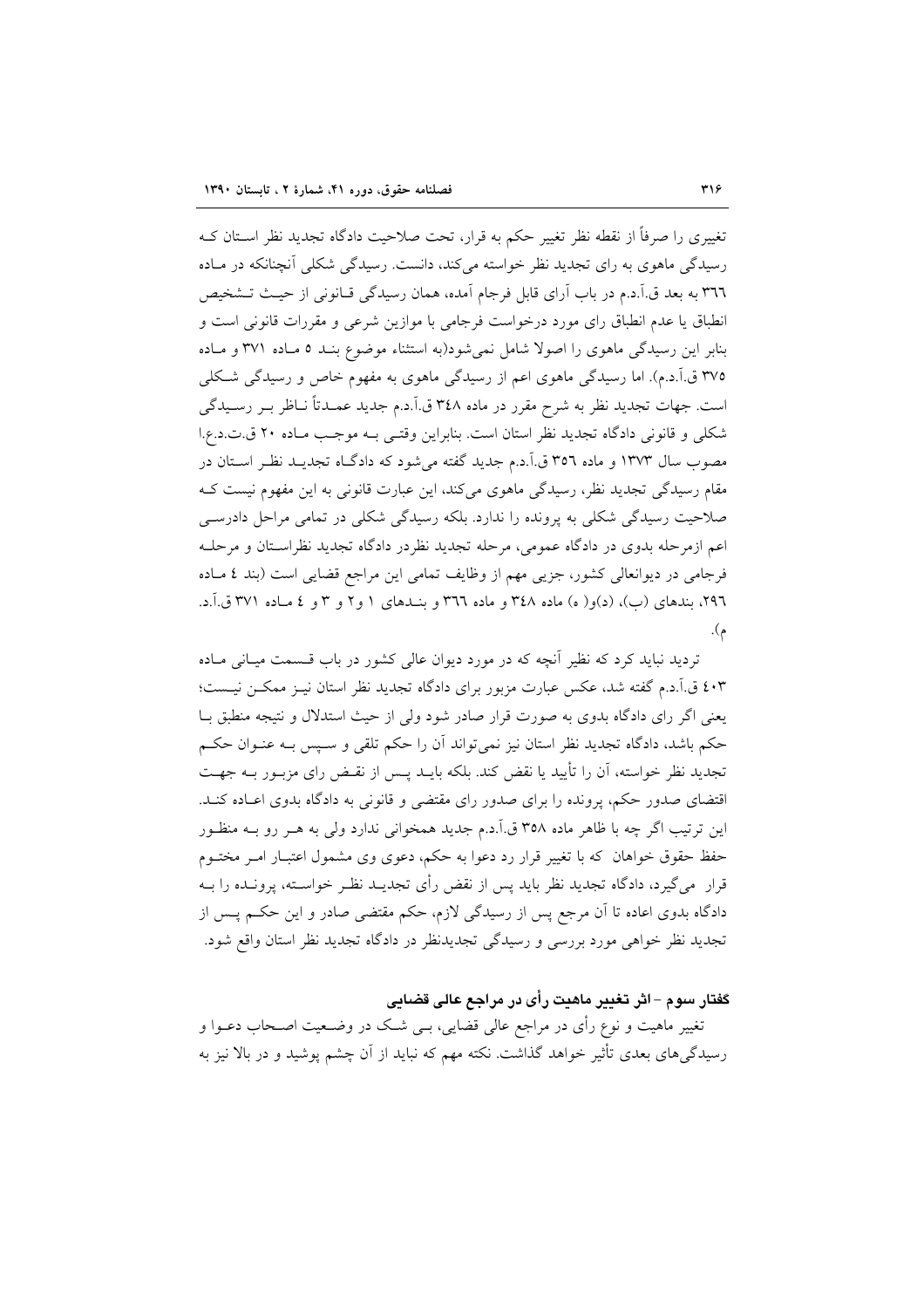آن اشاره شده، حفظ حقوق اصحاب دعوی و بویژه شخصی است که به زیان او، دادگ۱ه اقــدام به صدور قرار کرده است. برای مثال در دعوی مـسئولیت مـدنی، خواهـان دعـوی خـود را بـه خواسته مطالبه مبلغی معین به عنوان خسارت ناشی از مسئولیت مدنی به طرفیت خوانده اقامـه و دادگاه نیز موضوع را به کارشناسی ارجاع می کند. کارشناس پـس از بررسـی موضـوع و بـه موجب نظریه کارشناسی ورود هر گونه خسارتی به خواهان را منتفی اعلام میدارد. خواهان به نظریه کارشناس اعتراض کرده ولی در مهلت اعلامی از سوی دادگاه، هزینهی هیات کارشناسی را نمی په دازد. دادگاه نیـز برابـر مـواد ٢٥٩ و ٢٦٠ قـانون آئـین دادرسـی مـدنی قـرار ابطـال دادخواست خواهان را صادر می کند. در تجدید نظر خواهی خواهان از ایـن قـرار، اگـر دادگـاه تجدیدنظر با این استدلال که دادگاه بدوی وارد در رسـیدگی مـاهیتی شـده، آن قـرار را ماهیتـاً حکم تلقی و در مقام رسیدگی تجدید نظر از حکم برآید و بـه جهـت عـدم اثبـات خـسارت، حکم بر بی حقی خواهان صادر کند، حقوق خواهان را تضییع کرده است. زیــرا از یـک طـرف تجدیدنظر خواه در این مرحله فقط خواهان مرحله بدوی بوده که رای به زیان او صـادر شـده است. بنابراین در مرحله تجدیدنظر، نمیتواند وضعیتی به مراتب بدتر از مرحله بدوی پیدا کند که به صدور قرار ابطال دادخواست وی منجر شد. از طرف دیگر چون قرار ابطال دادخواست به زیان خوانده نبوده اونیز تجدیدنظرخواهی نکرده تا وضعیت پرونده و نتیجـه رای در مرحلـه تجدید نظر به نفع او تغییر یابد. دادگاه تجدیدنظر در اجابت اعتراض خواهان در مرحله بدوی، حتی نمی تواند موضوع را به هیات کارشناسی ارجاع کند؛ چون اگر بررسی هیـات کارشناسـان منتهی به اثبات ورود خسارت و صدور نظریه به نفع خواهان شود، دادگـاه تکلیـف بــه صــدور حکم دارد و بنابراین خوانده مواجه با حکمی خواهد شد که دادگاه تجدیدنظر بـرای نخـستین بار علیه اوصادر کرده است؛ بدون آنکه در مرحله بدوی در ماهیت امر، علیـه او حکمـی قــاطع صادر شده باشد؛ پیامد چنین امری نادیده گرفتن دو قاعده مهم دادرسی مدنی است: ١- قاعـده اول ممنوعیت رسیدگی به ماهیت دعوا در مرحله عالی بدون صدور حکم در مرحلـه نخـستین است؛ ماده ۷ ق. آ. د. م قاعده يـاد شـده را اينگونــه بيـان مـىدارد: «بــه ماهيــت هـيچ دعــوايي نمي توان در مرحله بالاتر رسيدگي كرد تا زماني كـه در مرحلـه نخـستين در آن دعـوا حكمـي صادر نشده باشد، مگر به موجب قانون». پس چون دادگــاه بــدوی در ایــن خــصوص حکمــی صادر نکرده، دادگاه تجدید نظر قادر نیست تا به ماهیت دعوا در مرحله تجدید نظـر رسـیدگی کند. مادام که در ماهیت ً دعوا در مرحله نخستین، حکمی صادر نشود، نوبت به مرحلـه بـالاتر يعني تجديد نظر نمي رسد. (ماده ٣٥٣ ق.آ.د.م).

۲– قاعده دوم انحصار رسیدگی تجدید نظر حول محور حکم تجدید نظر خواسـته اسـت؛ این قاعده نیز در ماده ۳٤٩ ق .آ.د.م آمده است: «مرجع تجدید نظـر فقـط بــه آنچــه کــه مــورد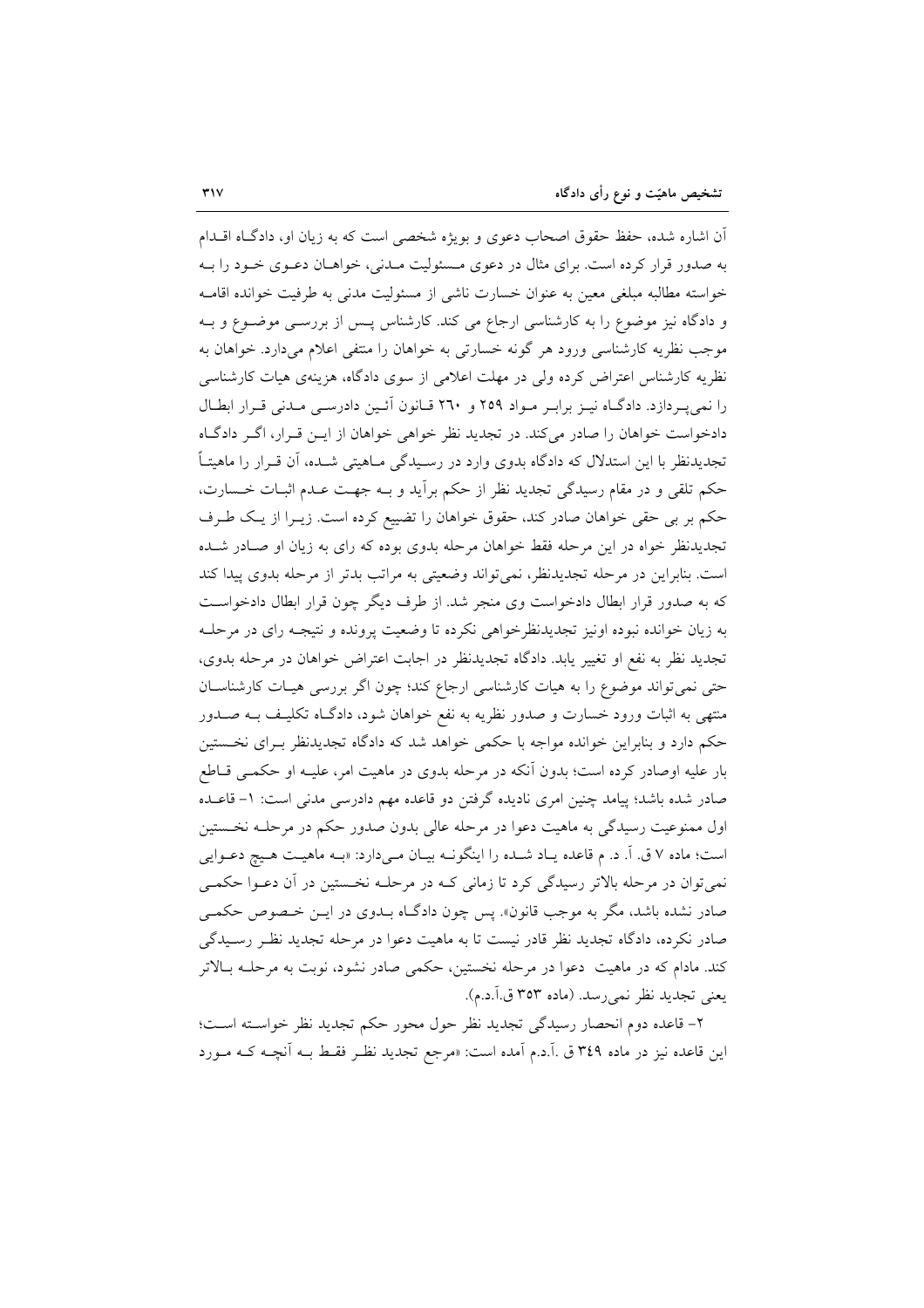تجدید نظر خواهی است و در مرحله نخستین مورد حکم قرارگرفته رسـیدگی مـیiمایـد». در مثال مورد بررسی، حکمی از دادگاه نخستین صادر نشده تا دادگاه تجدید نظر بــه تبــع تجدیــد نظر خواهی، اَن را مورد رسیدگی واقع ودر ماهیت امر تـصمیم بــه صــدور حکــم بگیــرد. واژه «رسیدگی» در اصلی ترین و مهم ترین مفهوم آن، به معنـی رسـیدگی بـه ماهیـت دعـوا اسـت. بنابراین اگر چه قرارهای تجدید نظر خواسته در مفهوم اعم نیز مورد رسیدگی تجدیــد نظــر در دادگاه تجدید نظر قرار میگیرد، ولی بـه قرینـه اسـتفاده از واژه «حکـم» درمـاده ۳٤٩ ق.آ.د.م، رسیدگی به مفهوم خاص آن یعنی رسیدگی به ماهیت دعوا، مورد نظر مقنن بـوده اسـت. پـس دادگاه تجدید نظر استان، زمانی صلاحیت ورود به ماهیت دعـوا و رسـیدگی مـاهوی بــه رای تجدید نظر خواسته را دارد که از دادگاه نخستین، حکم صادر شده باشد.

در پروندهای که منجر به صدور یکی از قرارهای قاطع دعوا (مانند رد دعـوا، عـدم اسـتماع و...) از دادگاه تالی می شود، هرگاه دادگاه تجدید نظر استان با توجه بـه اسـتدلال و نتیجـه رای دادگاه بدوی، قرار صادره را حکم تلقی و به آن در مقام تجدید نظـر، رسـیدگی و آن را تاییــد کند، این امر به نفع هیچ یک از طرفین نیست و بطور جـدی حقـوق متـضرر از رای یـاد شـده (مانند خواهان بدوی) را تحت تأثیر نامطلوبی قرار می دهد. چه خوانده دعوا که قرار صادره در مرحله بدوی به نفع او صادر شده به این علت که قرار مزبور به زیان وی نبوده، نمی توانــسته از آن رأى، تجديد نظر بخواهد و به همين جهت نيز، از راى مزبور تجديــد نظـر خــواهـي نكــرده است. خواهان دعوای بدوی نیز کـه بـر رد یـا عـدم اسـتماع دعـوی وی، اصـدار قـرار شـده، می توانست از آن تجدید نظر نخواهد و با این ترتیب قرار رد یا عدم استماع دعوی او در همان مرحله بدوی قطعیت می یافت و او این شانس و امکان را داشت تا بدون اینکه از مسیر تجدیـد نظر عبور نماید، مجدداً دعوا را از سر گیرد. افزون بر آن، چــون تجدیــد نظـر خــواه، خواهــان مرحله بدوی است که دعوای او با قرار رد شده، در پایان دادرسی مرحله تجدید نظر نمی تواند وضعیتی ناگوارتر از آنچه که قبل از رسیدگی تجدید نظر داشته، پیدا کند؛ اعتراض او بـه قـرار تجدید نظر خواسته، یا وارد است یا نیست. اگر وارد است، بایـد در خاتمـه رسـیدگی تجدیـد نظر، نتیجه دادرسی بنفع وی رقم خورد. اگر تجدید نظر خواهی او وارد نیست، در نهایت بایــد اعتراض وی مردود شمرده شود و همان قرار صادره در مرحله بدوی، در پایان دادرسی تجدید نظر، تأييد و قطعيت يابد. بنابراين نبايد وضعيت او دگرگون شده و به مراتب بدتر از زمان قبل از رسیدگی تجدید نظر شود. مطالب بالا به ویژه بـا توجـه بـه مـاده ٤٠٣ ق. آ. د.م شـاید ایـن حقیقت را بارز و آشکار می سازد که قانونگذار به هیچ وجه نظر بر اینکه مرجـع عـالی (اعـم از دادگاه تجدید نظر یا دیوان عالی کشور) بتواند قرار صادره از دادگاه تالی را ولـو بـه حـق و بـا استدلالي قانوني، به حكم تغيير دهد، نداشته است. چنانچه اين حق را نيـز بـراي مرجـع عـالي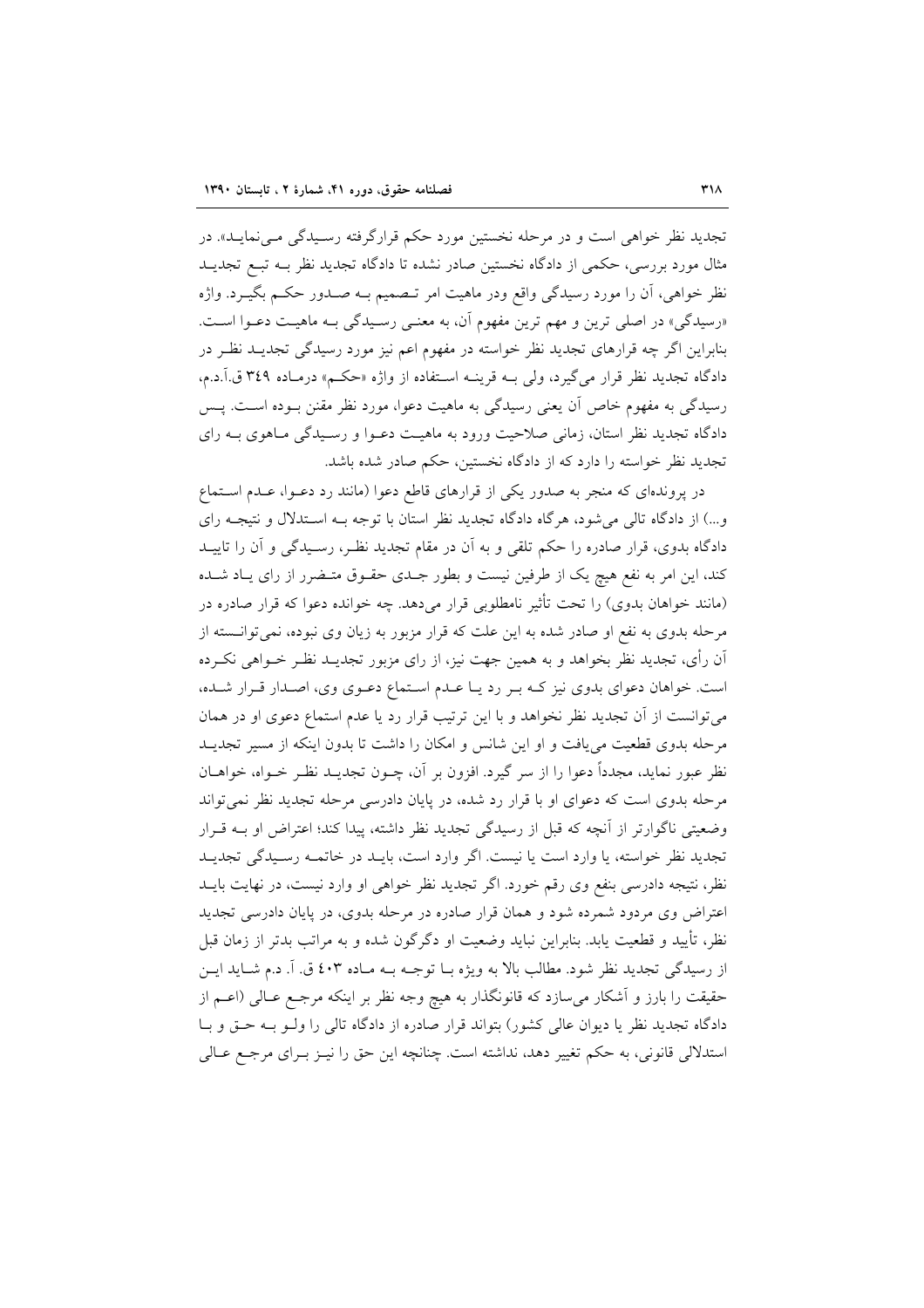مانند دادگاه تجدیدنظر قائل باشیم، مرجع مزبور باید با استدلال بـر اینکـه ماهیـت و نـوع رای صادره از دادگاه بدوی، مقتضی حکم است و نه قرار، رای تجدید نظر خواسته را نقض کرده و بدون اینکه وارد رسیدگی بمنظور تائید یا نقض آن حکم بر اَید، پرونده را جهـت رسـیدگی و صدور رای قانونی، به دادگاه تالی بر گرداند(ماده ۳۵۳ ق.آ.د.م).

در مورد دیوان عالی کشور نیز اگر چه آن مرجع عالی و فرجامی، رسیدگی ماهوی نکرده و امکان صدور حکم ندارد ولی بنظر صلاحیت دارد تا تشخیص و تمییـز خـود را جهـت تعیـین ماهیت و نوع رای فرجامخواسته بکار برد و این امر صدور حکم از آن مرجـع فرجـامی تلقـی نمی شود. چه رسیدگی فرجامی دیوان عالی کشور متوقـف بـر تمییـز نـوع رای فرجامخواسـته است (بند الف ماده ٤٠١ و بند ب ماده ٤٠٥ ق.آ.د.م). تكليف به تعيـين ماهيـت و نـوع راى از حيث حكم يا قـرار بـودن أن در دادنامـه صـادره كـه در شـمار وظـايف قـانوني و صـلاحيت دادگاه ها است، تنها در بند هــ تبصره ماده ۲۱۳ ق. آ.د.ک جدید با این عبارت " ماهیـت رأی و مواد قانونی که رأی مستند به آن میباشــد"پــیش بینــی شــد. ولــی عبــارت " ماهیــت رأی" را نمي توان در مادتين ٢٩٦ و ٢٩٧ ق. آ. د.م يافت. اما تعريف رأى از اين حيـث کــه بــه حکــم و قرار تقسیم می شود و دارای اجزایی است در ماده ۲۹۹ آن قانون آمد.

#### نتىجە

مطالب بالا حکایت از این واقعیت بسیار مهم در رسـیدگی و تـصمیمات قـضایی دارد کـه میان حکم و قرار دادگاهها چه از نظر ماهیت و نوع آنها و چه از حیث موضوع یا موضــوعاتمی که به تناسب ضوابط قانوني، در قالب قرار و حکم دادگاه جاي مي گيرند و همچنـين از حيـث أثار قانونی متفاوتی که بر هر یک از آنها مترتب میشود، تمایز و تفـاوتی قابـل توجـه وجـود دارد. این درست است که هرگاه دادگاه تالی در تمییز و تشخیص ماهیت و نوع رای و تـصمیم خود دچار اشتباه شود، امکان ترمیم و تغییر آن در دادگاه تجدیــد نظـر و دیــوان عــالی کــشور، فراهم خواهد شد، اما باید نگران آن بود که رای صادره از نظر قانونی قطعی بوده و یا محکـوم عليه و متضرر از راي، با گذشت مهلت قانوني، از آن تجديد نظر يا فرجام نخواهـد. آن وقـت هرعنوان و ماهیتی که در تصمیم دادگاه تالی اتخاذ و قید شده باشد، باید مورد تبعیت اصـحاب دعوا و پیروی مراجع قضایی قرار گیرد و لاجرم همان ماهیت و نوع رایی که در تصمیم دادگاه اتخاذ و عنوان شده، بر رای صادره حاکمیت خواهـد یافـت. ایــن وظیفـه خطیـر بایــد برشــانه دادگاههای تجدید نظر استان نیز سنگینی کند تا هم در رسیدگی تجدید نظـری کـه نـسبت بـه آراء دادگاههای عمومی وانقلاب بعمل میآورند و هم در نوع تصمیمی که خود اتخاذ و انــشاء مي كنند، به تناسب موضوع پرونده و موازين قانوني و اصول دادرسـي، حكـم، قـرار، تــصميم،